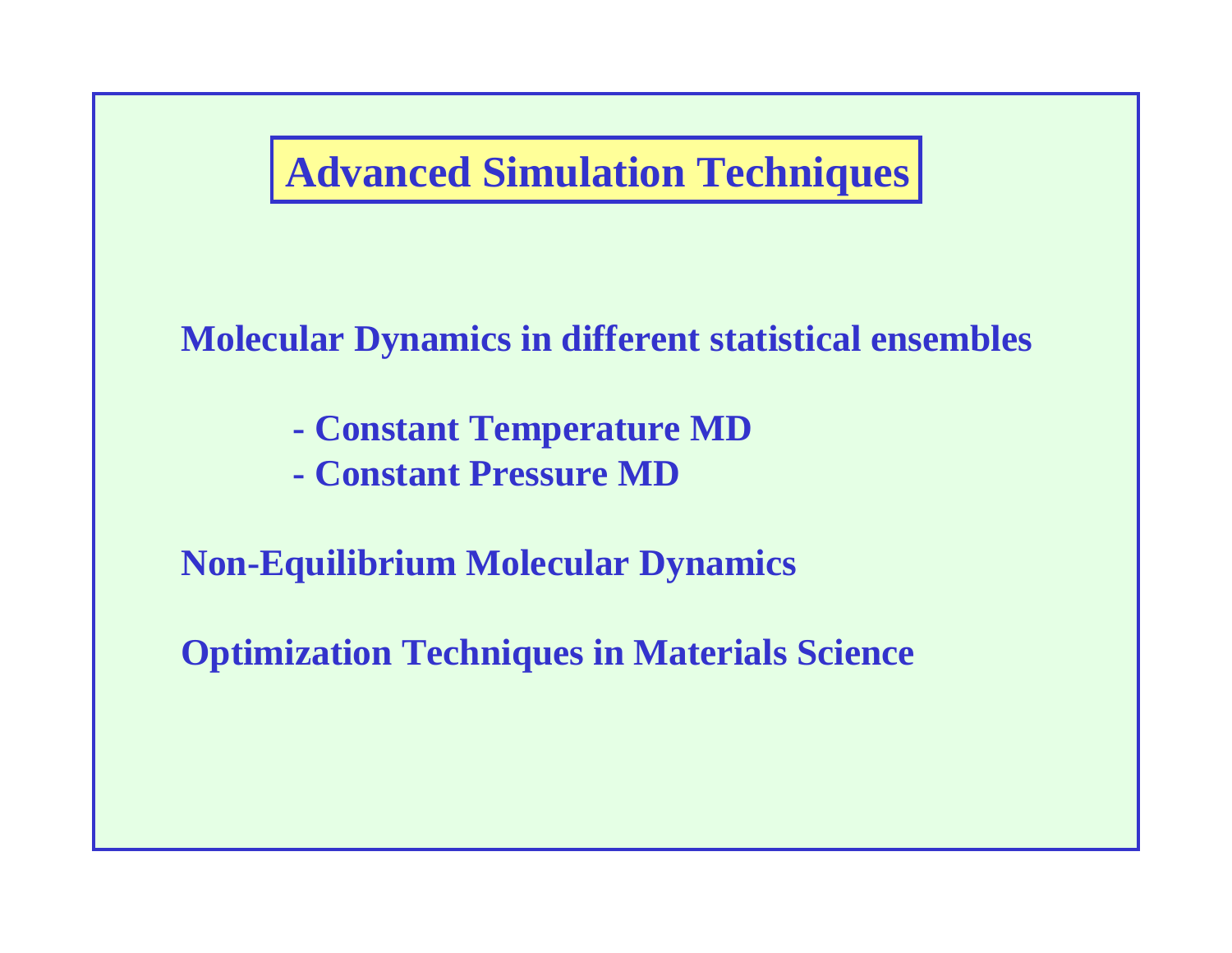### **Constant temperature MD**

As already stated, MD in the NVE ensemble will conserve besides N, and V, the total energy of the system.

The EOM used so far are Hamiltonian, hence conservative. Consequently, MD simulations using these EOM will conserve both total energy and momenta.

This type of MD simulations will however not conserve T. Total energy is the sum of potential and kinetic contributions, whereas T is associated only with kinetic degrees of freedom.

During equilibration in NVE MD runs, systems relax to conserve energy, but temperature will fall from its initial value to some equilibrium value, as some of the initial kinetic energy is lost to configurational degrees of freedom.  $E_{pot}$  increases at the expense of  $E_{kin}$ , and both stabilize such that  $E_{\text{tot}}$  is always constant.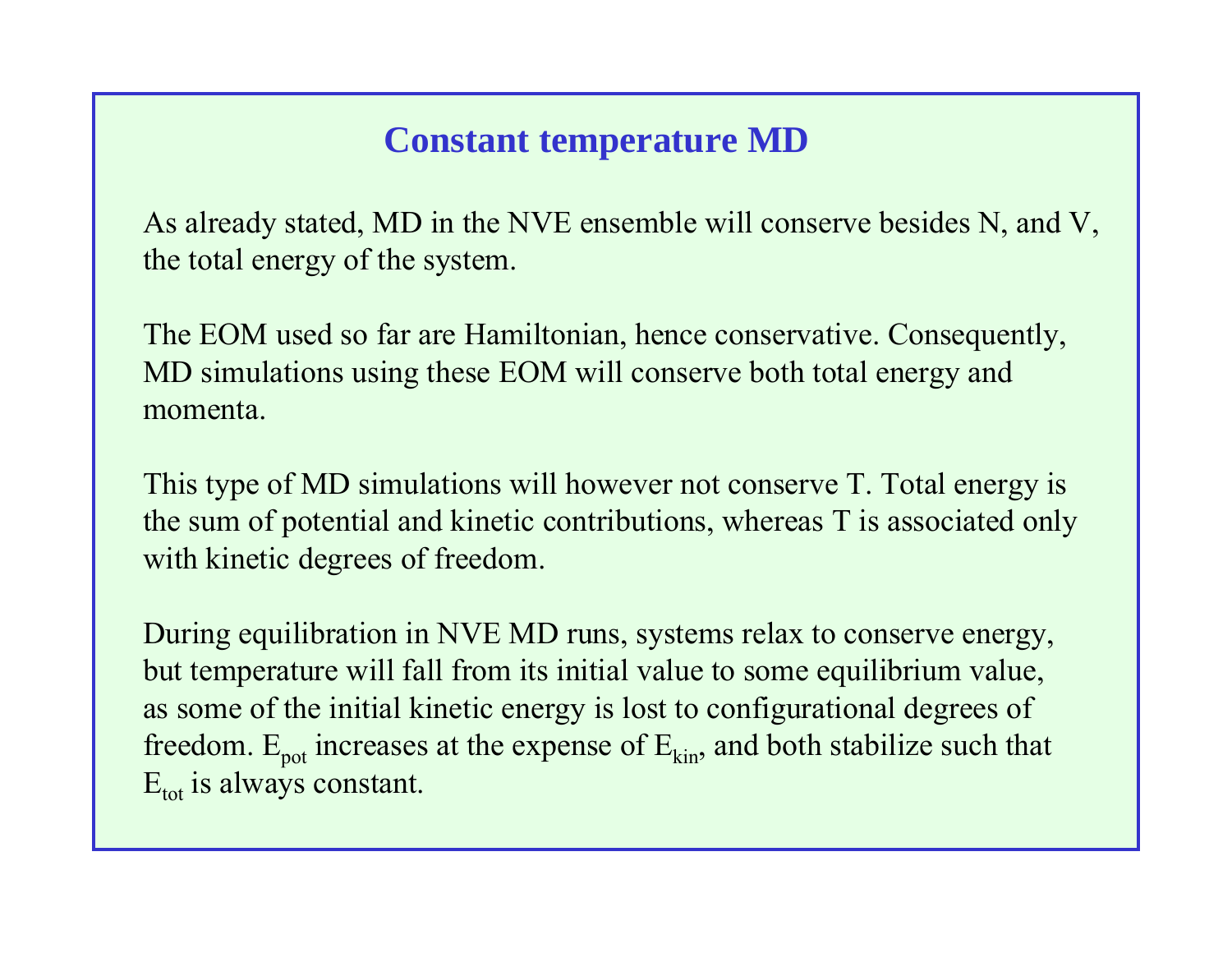Nevertheless, there are many thermodynamically relevant systems, as well as many material science processes, which operate/occur at constant temperature.

Naturally, this in turn resulted in significant work devoted to the design of efficient MD sampling of the constant-temperature, (N,V,T) ensemble.

The techniques used to implement constant-temperature MD can be classified according to the approach taken to achieve this goal.

Currently, three approaches are used for MD in the canonical ensembl e:

- -Stochastic methods
- Extended System Methods
- -Constraints Methods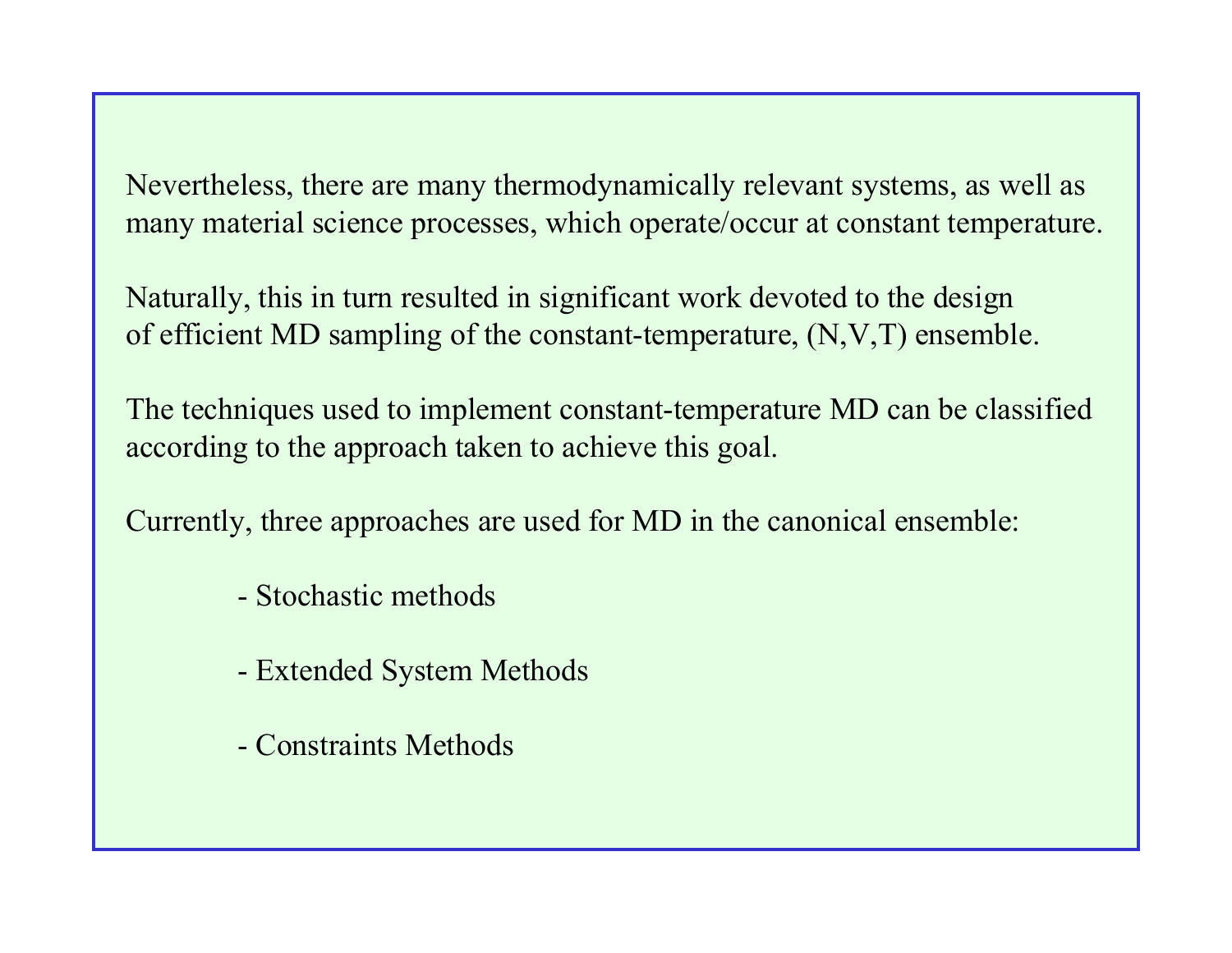## **Stochastic methods**

#### **1. The Andersen Thermostat (Andersen, 1980)**

The fundamental approach is to couple the MD system to a heat bath which ultimately imposes the desired temperature.

The coupling translates into "weak interactions" with a heat bath at specified T.

The "weak interactions" are implemented by occasionally selecting a random particle and give it new velocity from the M-B distribution, according to the desired T.

The process is equivalent to stochastic collisions with an imaginary heat bath, and corresponds to Monte Carlo moves which take the system from one constant-energy phase point to another. Between collisions, the system evolves in the phase space on a constant energy surface following Newtonian laws (MD in NVE ensemble).

The mixing of Newtonian dynamics with stochastic collisions turns the MD run into a Markov process (MC moves), generating an irreducible Markov chain. The entire procedure yields the correct canonical (NVT) ensemble averages.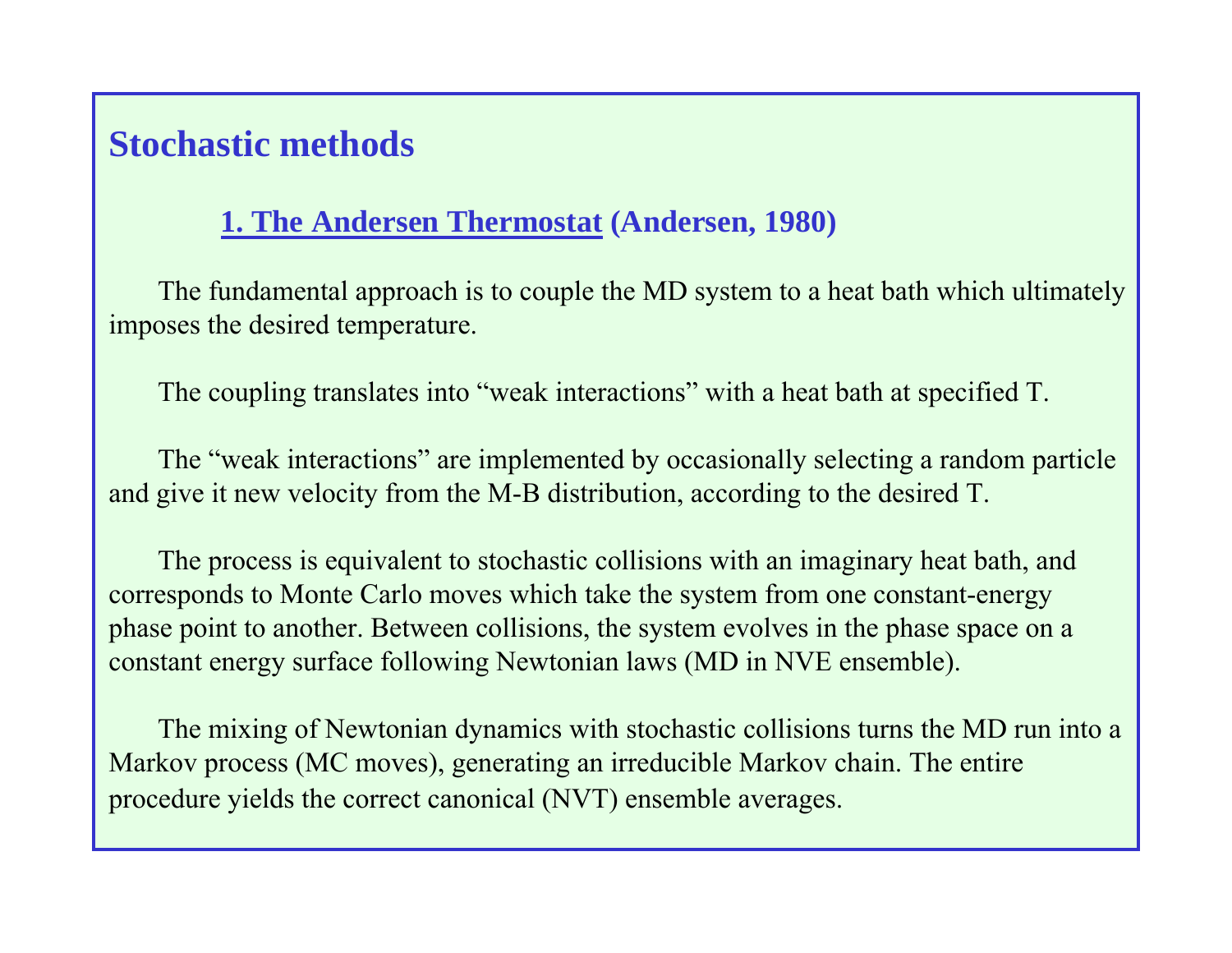Times between collision are typically chosen from a Poisson distribution with given mean collision time, but the initial choice does not affect final phase-space distribution:

$$
P(t; v) = v \exp[-vt]
$$

The following rules of thumb apply:

Low collision rates =  $E_{kin}$ , or T, fluctuations similar to conventional MD, slow fluctuations in  $E_{\text{tot}}$ , slow sampling of canonical distribution of energies.

High collision rates  $=E_{kin}$  fluctuations dominated by collisions, not dynamics, slow down the speed at which particle in system explore configuration space.

Original suggestion for collision rate:  $\propto \frac{1}{1/3}$  with  $\lambda$ <sub>T</sub> the thermal conductivity.  $\propto \frac{\lambda_T}{\rho^{1/3} N^{2/3}}$  with  $\lambda_T$ 

General scheme for constant-temperature MD becomes:

- 1. Start with initial  $[r<sup>N</sup>(0), p<sup>N</sup>(0)]$  and integrate EOM:
- 2. Probability for a particle to undergo a stochastic collision in a time step  $\Delta t$  is v $\Delta t$ .
- 3. Give particle *i* selected to undergo collision new velocity from M-B distribution corresponding to desired T. All other particles are unaffected by this collision.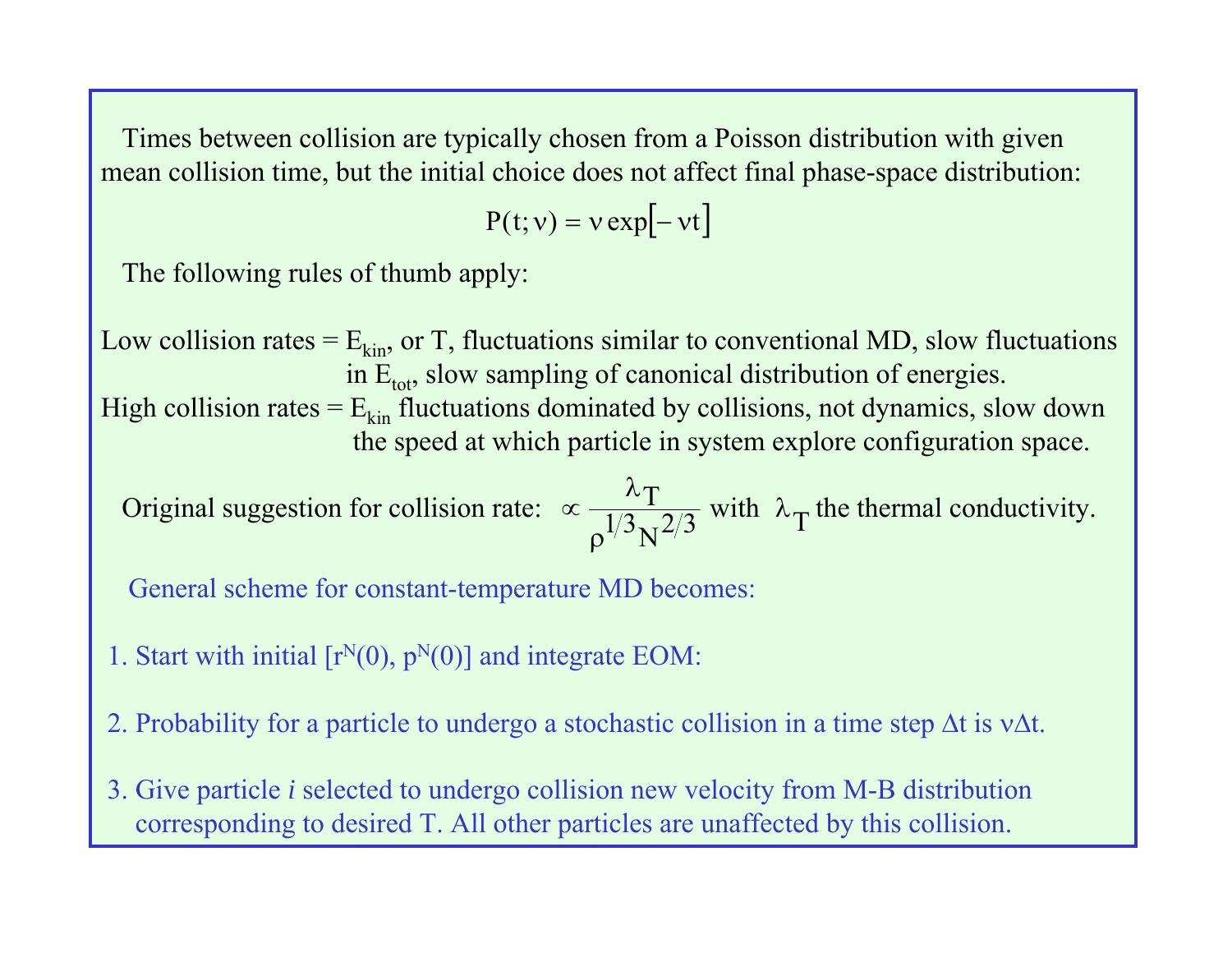```
Algorithm 10: Andersen Thermostat with Velocity Verlet
program MD_Andersen MD at constant T
       call init (temp) initialization
       call force (f, en)
       t = 0do while (t. lt. tmax) MD loop
       call integrate (1, f, en, temp) 1st part EOM in VV
       call force (f, en)calculate forces
       call integrate (2, f, en, temp) 2<sup>nd</sup> part EOM in VV
       t = t + dtcall sample
                                           calculate averages
enddostop
end
```
Obs: Velocity Verlet implies calculation of  $r(t + dt)$  and  $v(t + dt/2)$ . This requires a call of the force subroutine to get  $f(a + dt)$ ,  $a(t + dt)$ , and  $v(t + dt)$  are updated in the 2<sup>nd</sup> stage.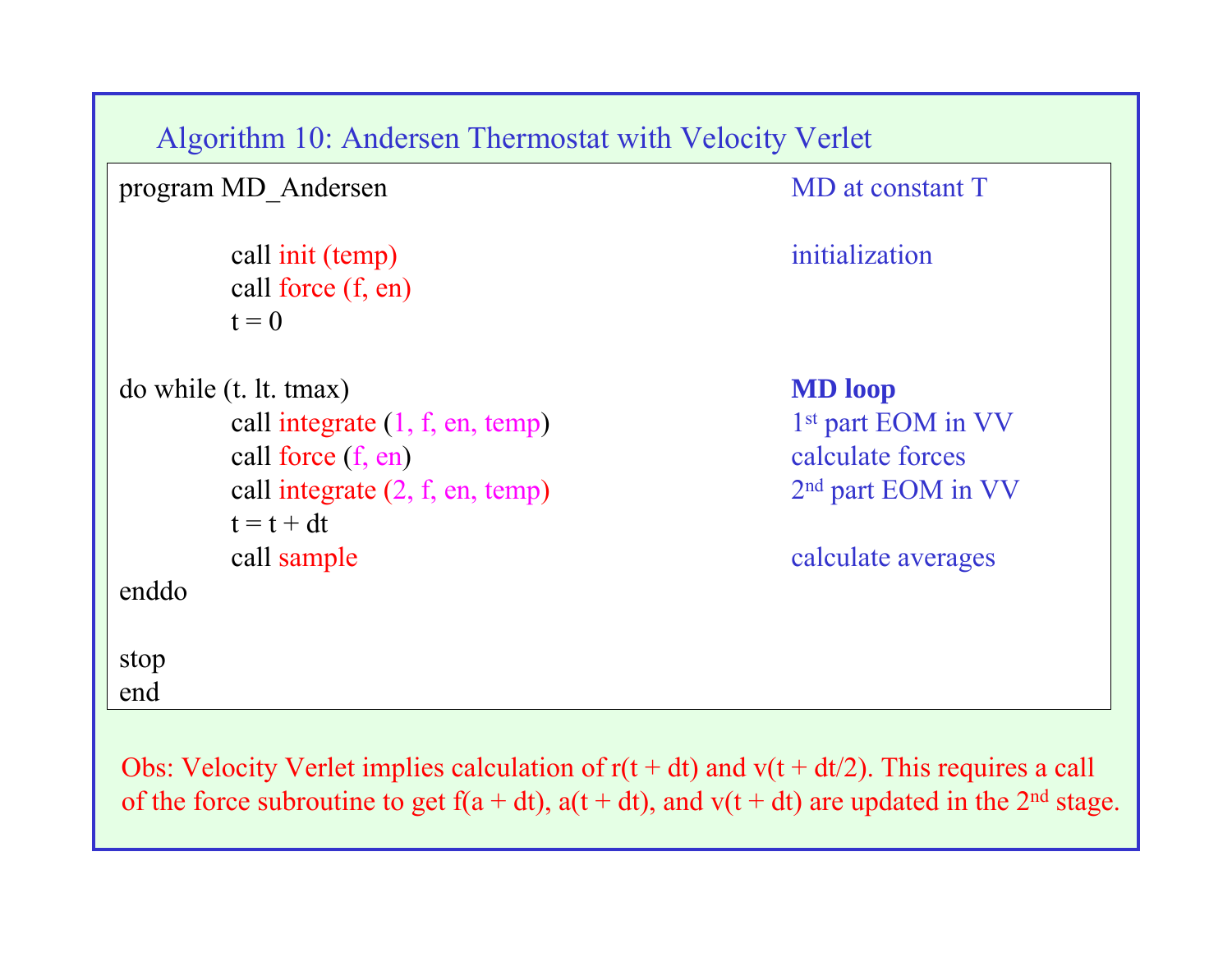#### Algorithm 11: EOM in Andersen Thermostat with Velocity Verlet

Subroutine integrate (switch, f, en, temp)

```
if (switch .eq. 1) then 1<sup>st</sup> stage velocity Verlet
    do i = 1, npart
        x(i) = x(i) + dt * v(i) + dt * dt * f(i)/2 update positions current time
        v(i) = v(i) + dt * f(i)/2 first update velocity
    enddoelse if (switch .eq. 2) then 2<sup>nd</sup> stage velocity Verlet
    tempa = 0\alpha i =1, npart
        v(i) = v(i) + dt * f(i)/2 second update velocity
        tempa = tempa + v(i)<sup>**2</sup>
    enddotempa = tempa / (s*npart) instantaneous T
    sig = sqrttemp) Andersen heat bath
    do i = 1, npart
        if (ran f(). It. nu^* dt then test for collision with bath.
        v(i) = gauss(sigma) give particle Gaussian velocity
        endif\blacksquare . The contract of the contract of the contract of the contract of the contract of the contract of the contract of the contract of the contract of the contract of the contract of the contract of the contract of the 
    enddoendifreturn end
```
Obs: Collision frequency **nu** is set at the beginning of simulation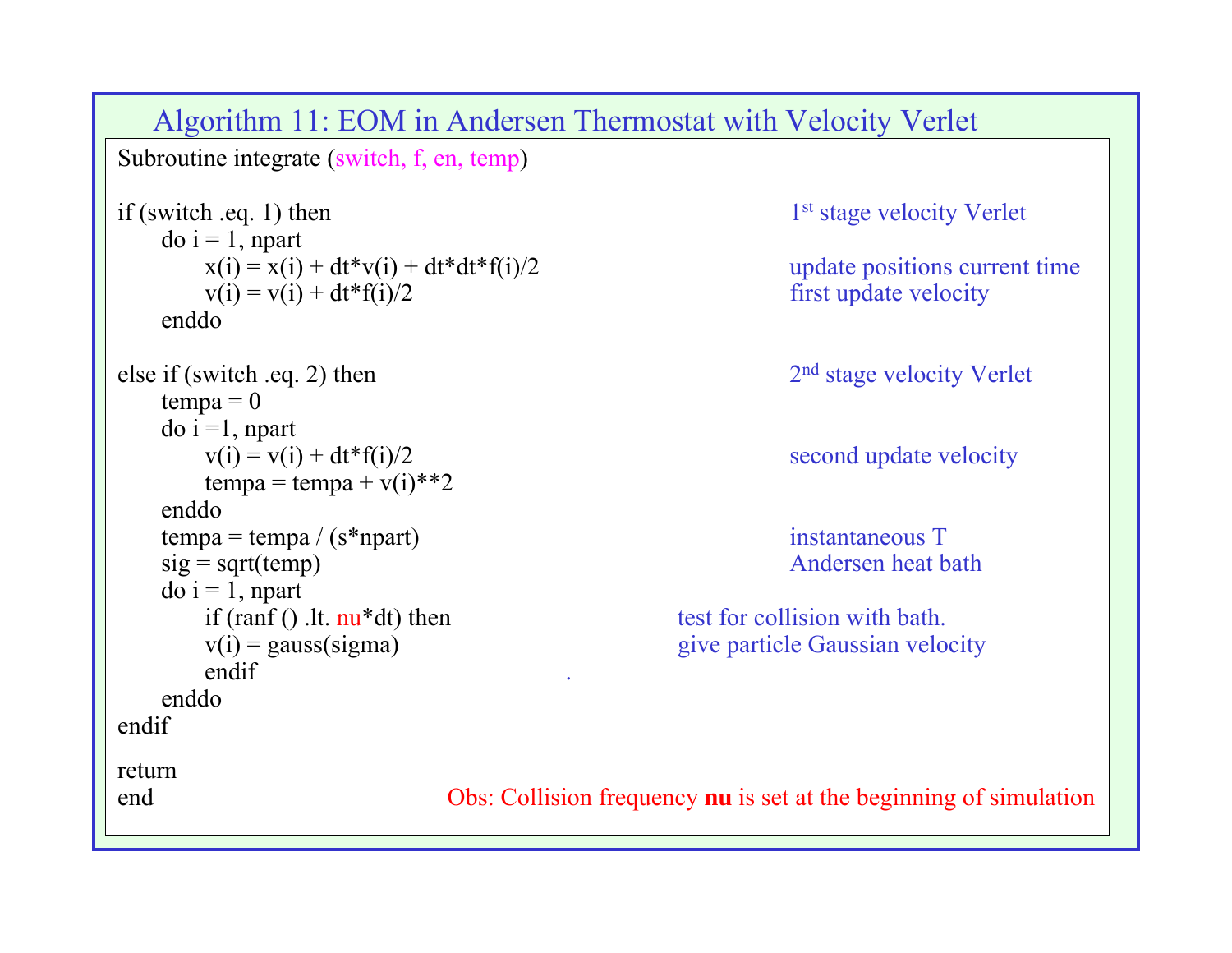#### **2. Alternative Stochastic Methods**

### 2.1 Andrea et. al. (1983)

Approach is to use "massive stochastic collisions" by resetting the velocities of all particles at once, less frequently, at equally spaced time intervals.

Typical correlation functions are obtained with Newtonian dynamics between collisions, however, they're only averaged over initial canonical distributions.

### 2.2 Heyes (1983)

Method entails the systematic, and frequent (e.g 10 MD steps) scaling of all velocities up or down, and the acceptance or rejection of the attempt based on a MC technique.

Typical random numbers  $\xi$  should be uniformly chosen in a very small range, e.g.  $[-0.05, 0.05]$ .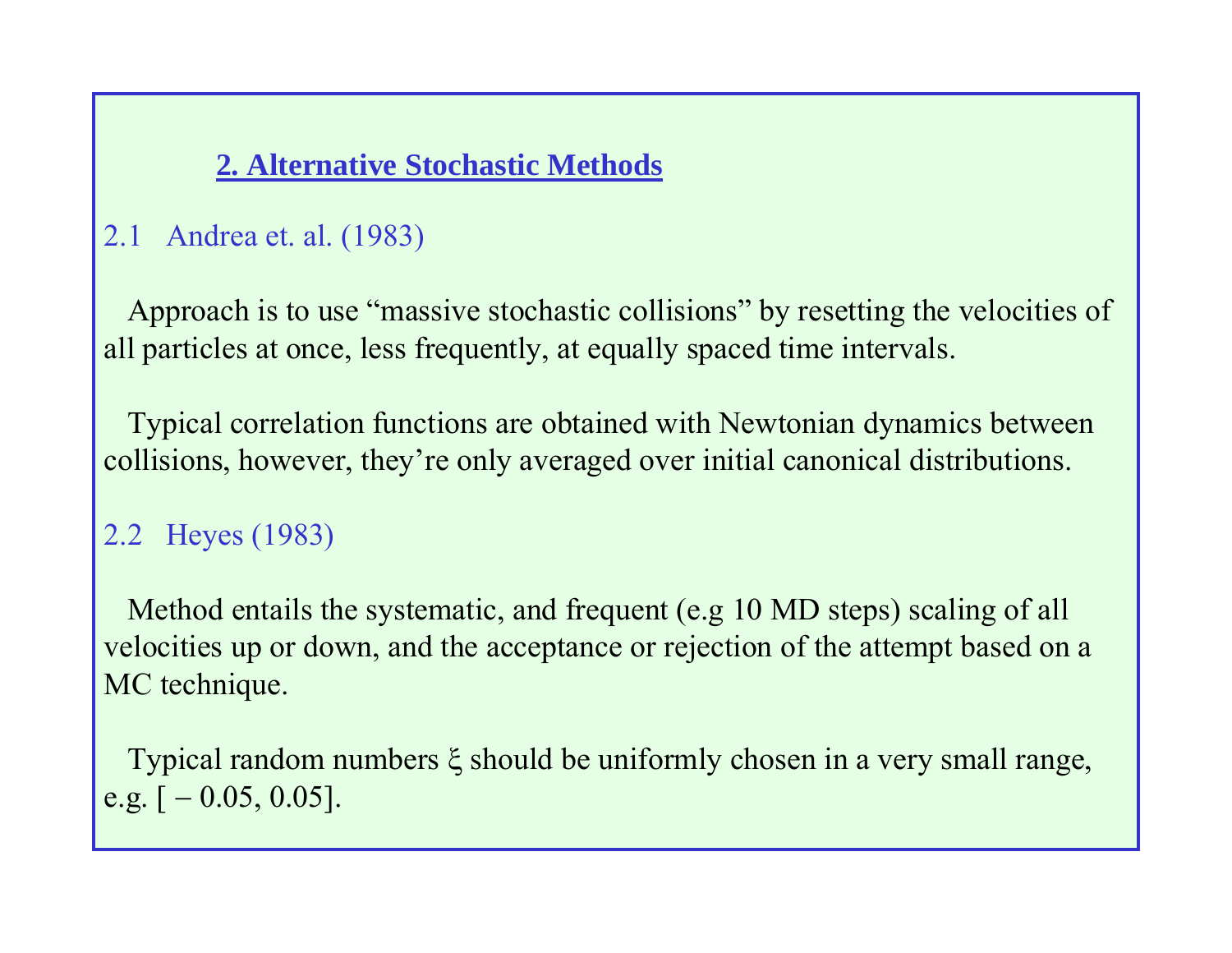New trial velocities are then given by:

$$
\dot{r}^n = (1+\xi)\dot{r}^m
$$

while the ratio of the probabilities of new and old states in momentum space is:

$$
\rho_{n}/\rho_{m} = \exp(-A)
$$

where:

$$
A = \frac{1}{2} m \beta \sum_{i} | \dot{r}^{m} |^{2} [(1+\xi)^{2} - 1] - 3N \ln(1+\xi)
$$

The trial move is accepted with a probability given by min  $[1, \exp(-A)]$ .

The approach reasonably samples the canonical ensemble, and typical averages can be computed in the typical manner.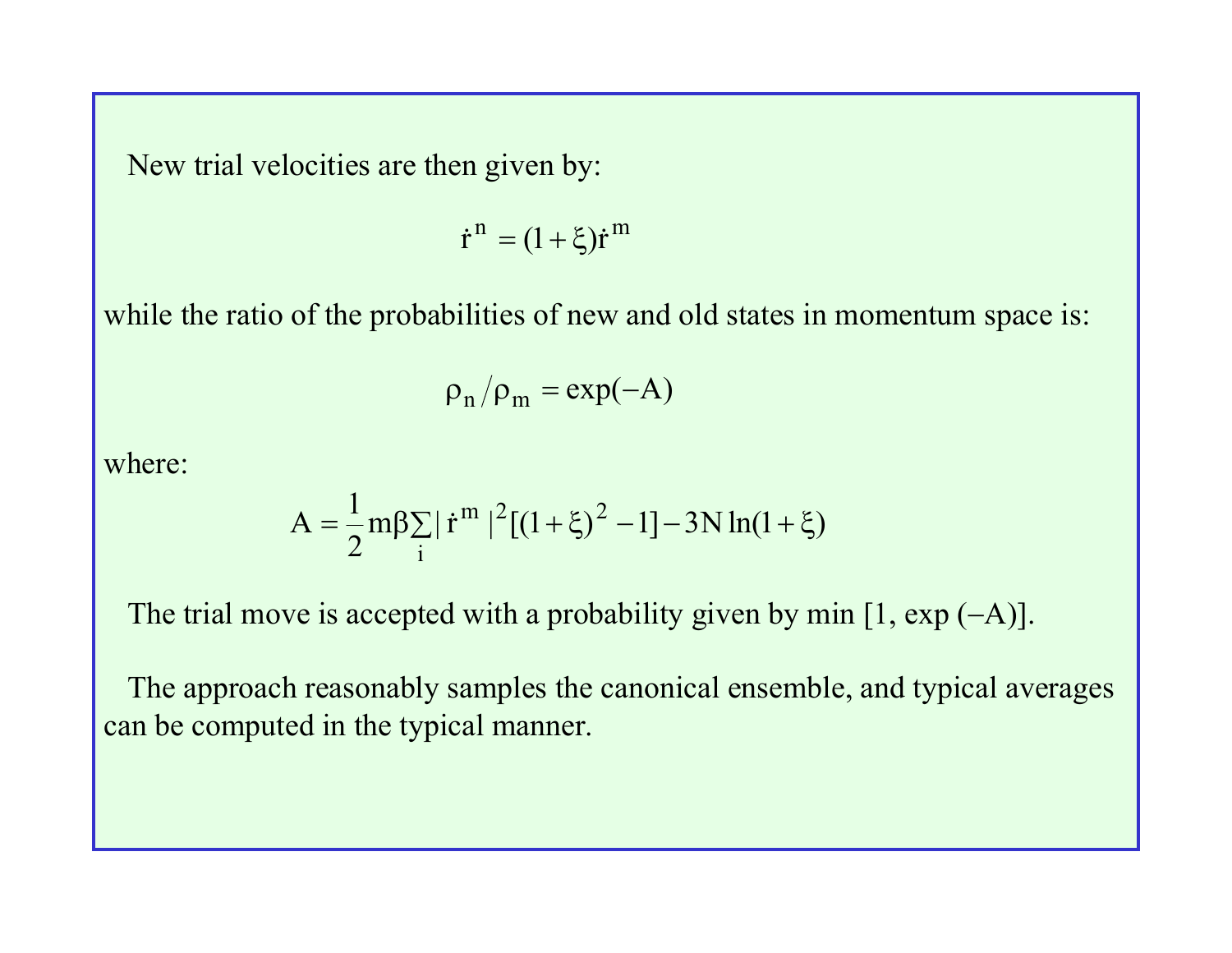# **Extended system methods (Nosé, 1984)**

Fundamental approach of the method is to include a degree of freedom which represents the heat reservoir. The MD simulation is carried out on this extended system.

The procedure require the use of an extended Lagrangian and Hamiltonian, and the derivation of new EOM from an appropriate functional which includes the extra degrees of freedom.

It is a well known technique to replace Newtonian laws with the more general formali sm of Lagragian dynamics, from which more complex EOM are derived:

$$
\frac{\mathrm{d}}{\mathrm{d}t} \left( \frac{\partial L}{\partial \dot{q}_j} \right) - \frac{\partial L}{\partial q_j} = 0
$$

The Lagrangian has to be constructed first. Here we use  $L = T - V$ , i.e. as the difference between kinetic and potential energy.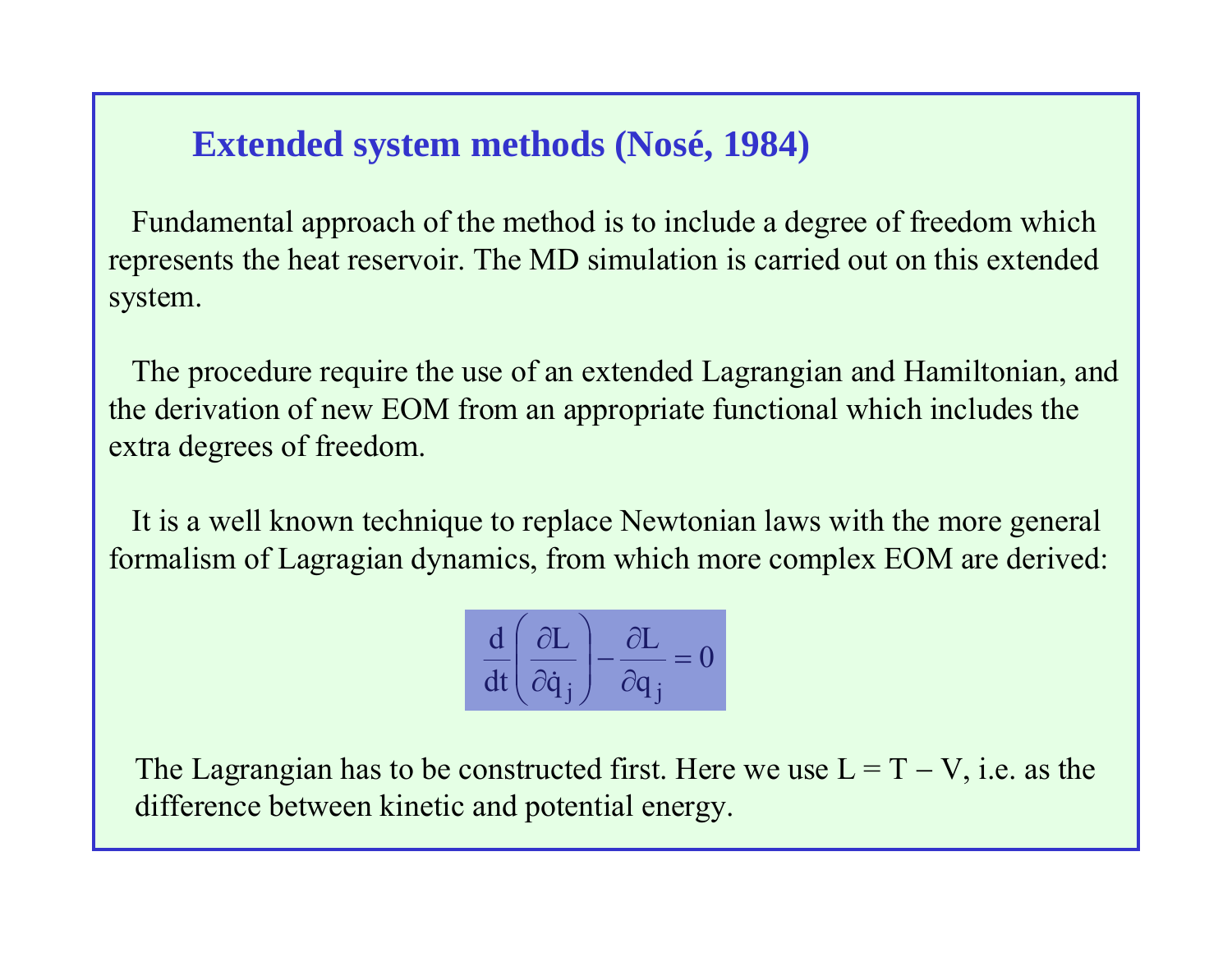In the Lagrangian,  $V(r_1, r_2,..., r_N)$  and  $T(\dot{r}_1, \dot{r}_{2,...,} \dot{r}_N)$  are replaced by so-called

generalized coordinates:  $V(q_1, q_2,..., q_N)$  and  $T(\dot{q}_1, \dot{q}_{2,...,} \dot{q}_N)$ .

The Lagrangian formalism states that if the Lagrangian function,  $L = T - V$ , is constructed properly, the Lagrangian equations can be used to derive the EOM governing the dynamics of that particular Lagrangian.

For example, for  $T = 1/2mv^2$  and  $V = V(x)$ , defined as scalar functions, one can

use the Lagrangian equations

$$
\frac{d}{dt} \left( \frac{\partial L}{\partial \dot{q}_j} \right) - \frac{\partial L}{\partial q_j} = 0
$$
 to recover Newton's EOM

(the 1D case here):

$$
\frac{d}{dt} \left( \frac{\partial \left( \frac{1}{2} m \dot{x}^2 \right)}{\partial \dot{x}} \right) + \frac{\partial V}{\partial x} = 0 \longrightarrow \frac{d}{dt} (m \dot{x}) = -\frac{\partial V}{\partial x} \longrightarrow F = ma
$$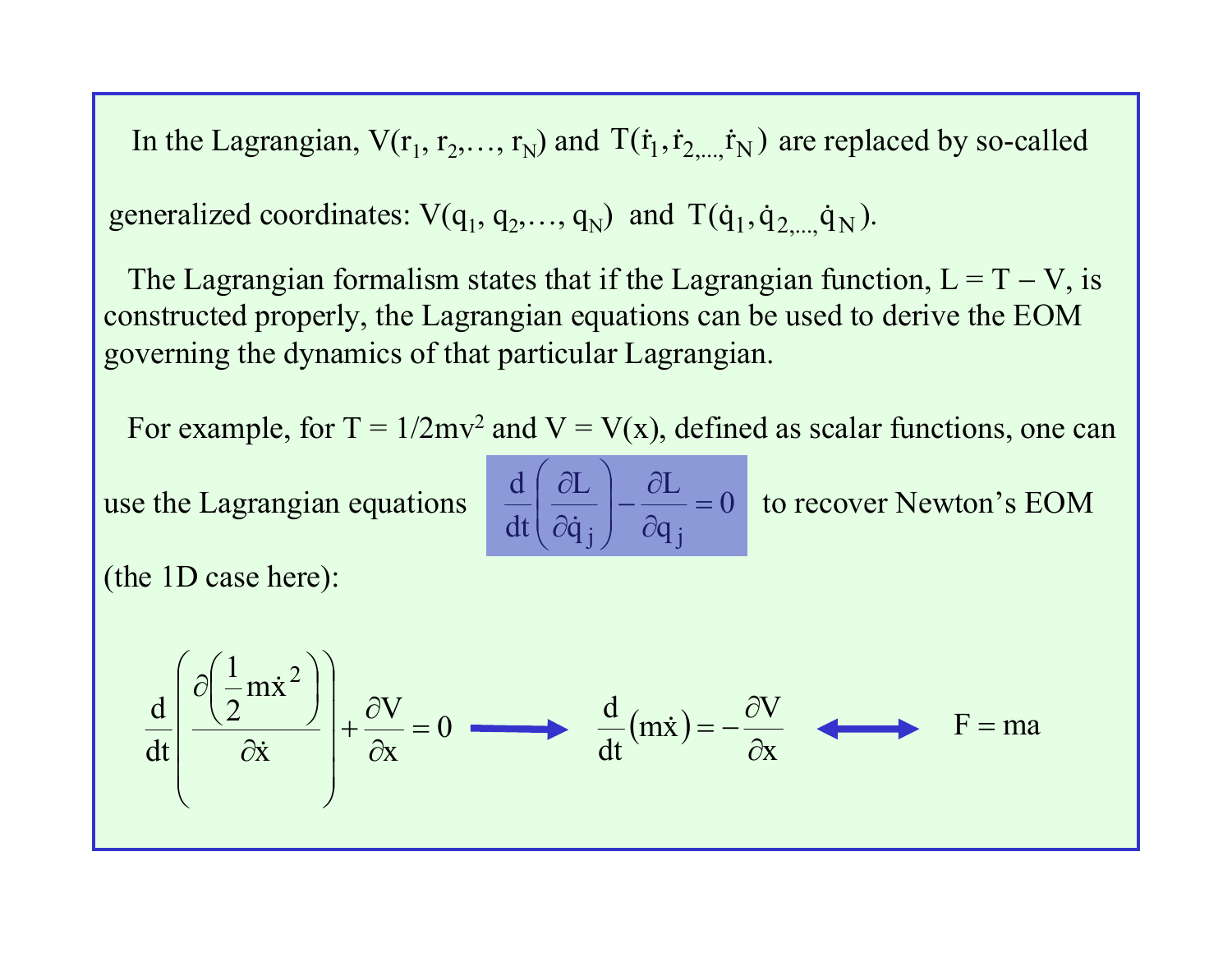Note that Lagrangian equations are a set of 2<sup>nd</sup> order ODEs with respect to *t*.

This formulation in classical mechanics is complemented by the Hamiltonian formulation. The Hamiltonian is a typical Legendre transformation, which can be used to transform the dependency of thermodynamical ensembl es on the various functionals.

For example, in the (N, V, E) ensemble, one can transform the functional from energy to free energy, and move to dependency on temperature instead of entropy.

| $F = E - TS$     | $H = E + PV$     |
|------------------|------------------|
| (for constant T) | (for constant P) |

Legendre Transformations

Legendre transformations can thus be used to construct, based on a function for which the Lagrangian was a functional of q and  $\dot{q}$ , a new function that will not depend on  $\dot{q}$  , but only on a new variable called the conjugate variable to  $\dot{q}$ .

Pressure and volume, temperature and entropy, chemical potential and number of particles, are all conjugate variabl es.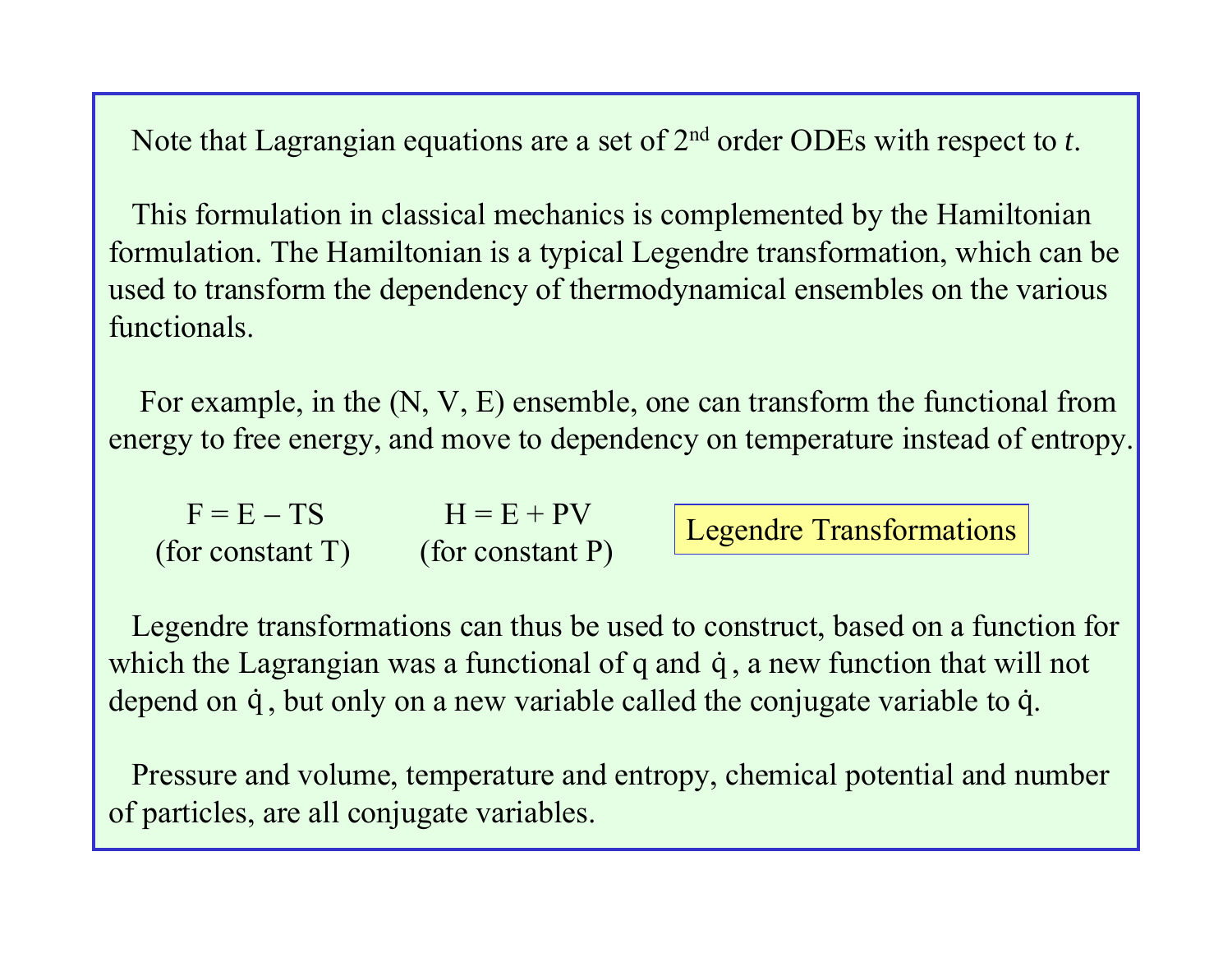$$
H(q, p, t) = \sum_{i} \dot{q}_i p_i - L(q, \dot{q}, t)
$$

$$
p_i = \frac{\partial L}{\partial \dot{q}_i}
$$

This is the Legendre transform, where  $p_i$  is a conjugate variable called conjugate momentum.

For the new function H, which is called Hamiltonian, one can find an alternative set of equations. This is the Hamiltonian formalism, in which one can obtain the EOM for q and p. The Hamiltonian equations are:

$$
\dot{q}_i = \frac{\partial H}{\partial p_i} \qquad \qquad -\dot{p}_i = \frac{\partial H}{\partial q_i}
$$

Note that this is a set of 1<sup>st</sup> order ODE, easier to solve on most occasions. These EOM yield identical trajectories to Lagrangian EOM.

If one constructs the Hamiltonian for the case of Newtonian dynamics, it turns out that  $H = T + V$ . Obviously, the Lagrangian and Hamiltonian formulations are thus equivalent, fact which can be used to develop MD EOM for other ensembles.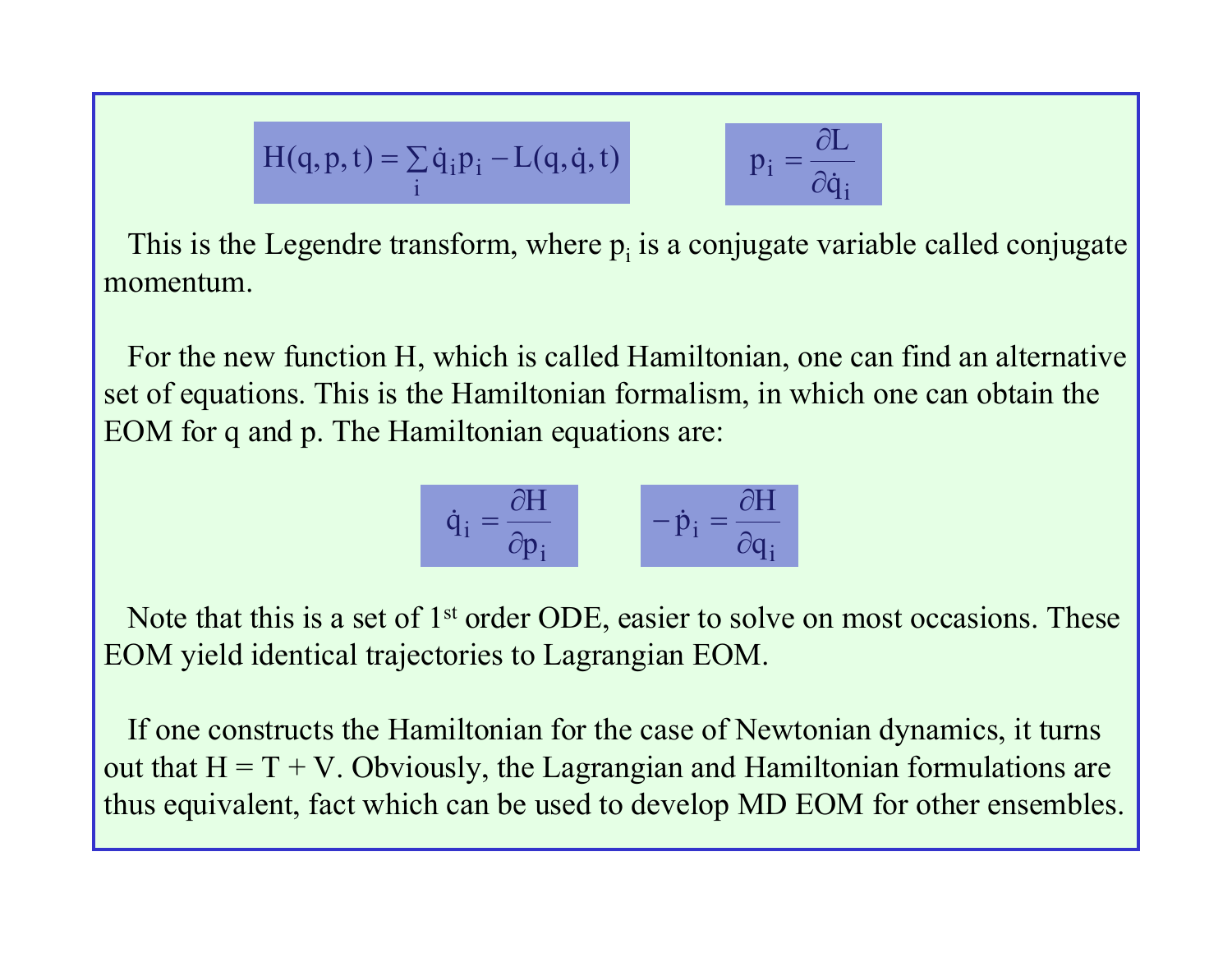To move from the  $(N, V, E)$  to the  $(N, V, T)$  ensemble in MD, one can add one more generalized coordinate to construct an extended Lagrangian or Hamiltonian. One can think of this as adding a pseudoparticle with its own T and V

The T and V of the pseudoparticle can be const ructed so that this additional variable interacts with the existing dynamical variables to exchange temperature with them and bring the average temperature (of the real system) to the desired temperature.

For a canonical simulation (constant temperature), the extended Lagrangian is:

$$
L_{\text{Nose}} = \sum_{i} \frac{1}{2} m_i s^2 \dot{r}_i^2 - V + \frac{1}{2} Q \dot{s}^2 - (f+1) k_B T \ln s
$$

The extra degree of freedom is denoted by s, with conjugate momentum  $p_s$ . The corresponding kinetic and potential energy terms are given by:

 $Q\dot{s}^2 = p_s^2/2Q$ 2  $\rm K_{\rm c} = \frac{1}{2}$ 2 s  $s = \frac{1}{2}Q\dot{s}^2$  $=$   $-$  Os<sup>2</sup> =  $V_s = (f+1)k_B T \ln s$  $=$  (1 + and

**Q** is the **thermal inertia** parameter controlling the rate of temperature fluctuations, **T** is the **desired temperature**, and **f** the number of **degrees of freedom** (3N, or  $3N - 3$  if the total momentum is fixed.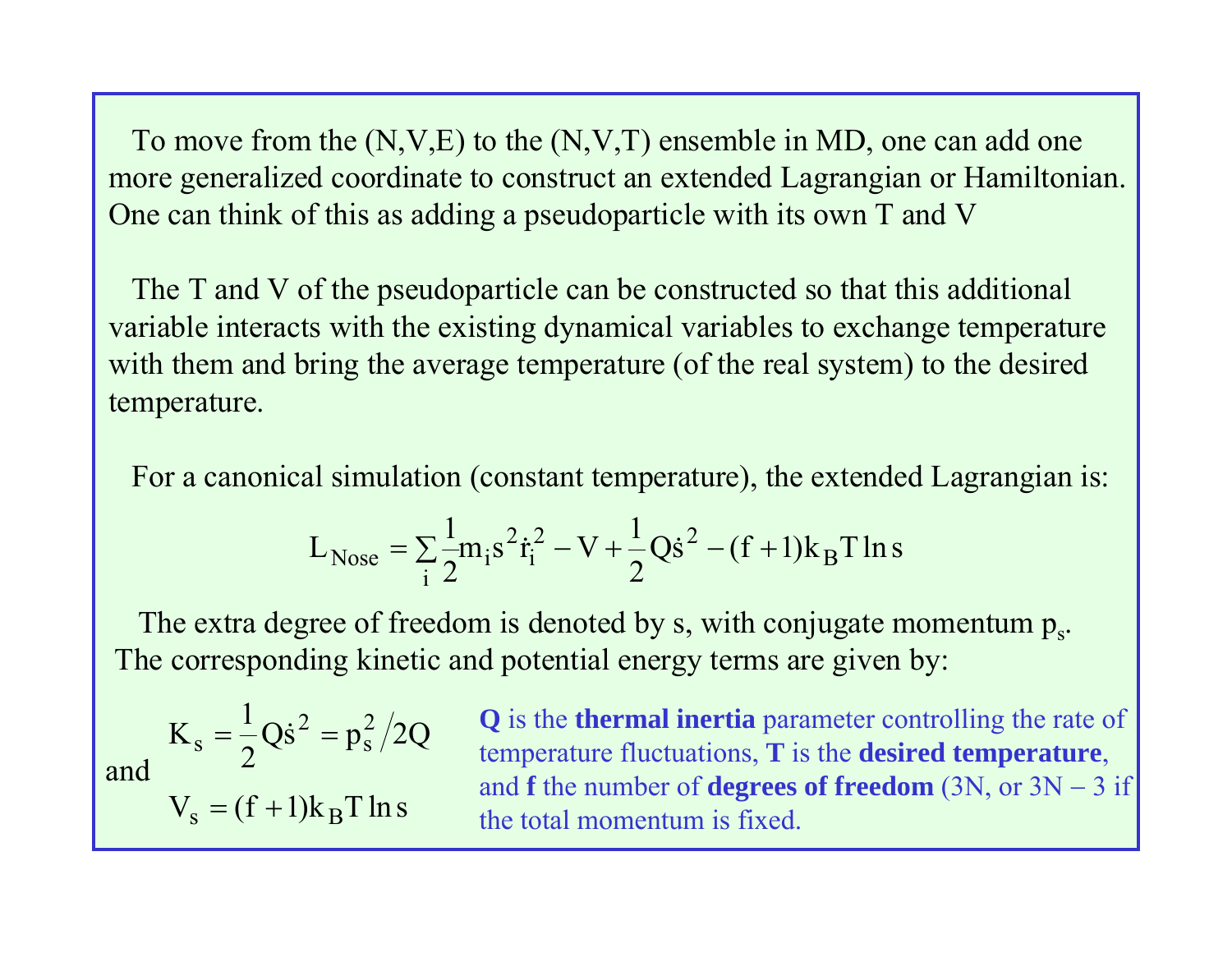The real particle velocities are related to the time-derivates of position by:

$$
v = s\dot{r} = p/ms
$$

The extended Lagrangian, respectively Hamiltonian, of the system become:

$$
L = K + Ks - V - Vs \text{ and } H = K + Ks + V + Vs
$$

where  $K = \sum_{i=1}^{n} m_i v_i^2$  and V are evaluated as a function of r in the usual manner. i $2^{\mathbf{m_i v}}$  $K = \sum_{i=1}^{n}$ 

One can then derive the EOM as:

$$
\ddot{\mathbf{r}} = \mathbf{f}/\mathbf{m}\mathbf{s}^2 - 2\dot{\mathbf{s}}\dot{\mathbf{r}}/\mathbf{s}
$$
 and  $Q\ddot{\mathbf{s}} = \sum_i m \dot{\mathbf{r}}_i^2 \mathbf{s} - (\mathbf{f} + 1)\mathbf{k}_B T/\mathbf{s}$ 

and these can be solved using standard predictor-corrector algorithms.

The c hoice of Q is naturally important. Too high values for Q would result in slow energy flow between system and reservoir, while too low values result in long-lived, weakly damped oscillations of the energy, hence poor equilibration. For extremely large (infinite) Q values one obtains conventional MD. In practice, trial and error is recommended for satisfactory results.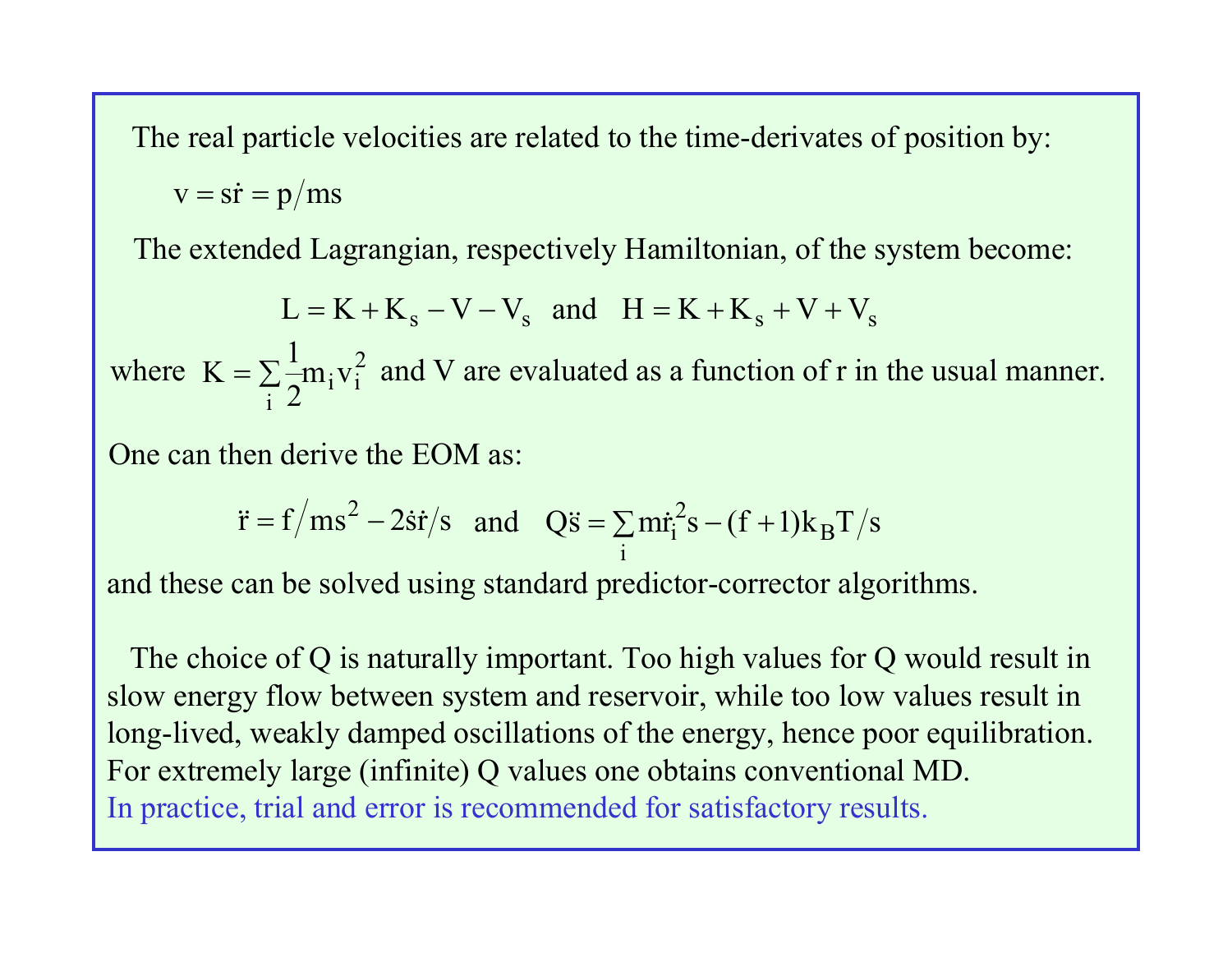The Nosé approach is fundamentally sound and one of the methods frequently used to properly do dynamics in the (NPT) ensemble and thermostat MD runs.

Yet, the procedure is not the most robust, as it fails to perform poorly in very harmonic systems, i.e. where the potential energy of every particle is a quadratic function of the displacement from its equilibrium position (eg. solids at very low temperatures).

The solution in this situation is to use the Nosé-Hoover chains. This involves the inclusion, besides the dynamical system and original thermostat, of an additional thermostat which controls the 1<sup>st</sup> thermostat, a 3<sup>rd</sup> thermostat which thermostats the  $2<sup>nd</sup>$  thermostat, etc.

Obviously, this a complex procedure, and unless the Nosé thermostat is the mandatory approach to the system studied, one can construct equivalent methods to correctly thermostat Newtonian dynamics during MD simulations.

Among the frequently used techniques used in this sense are the constraint methods discussed in the next section.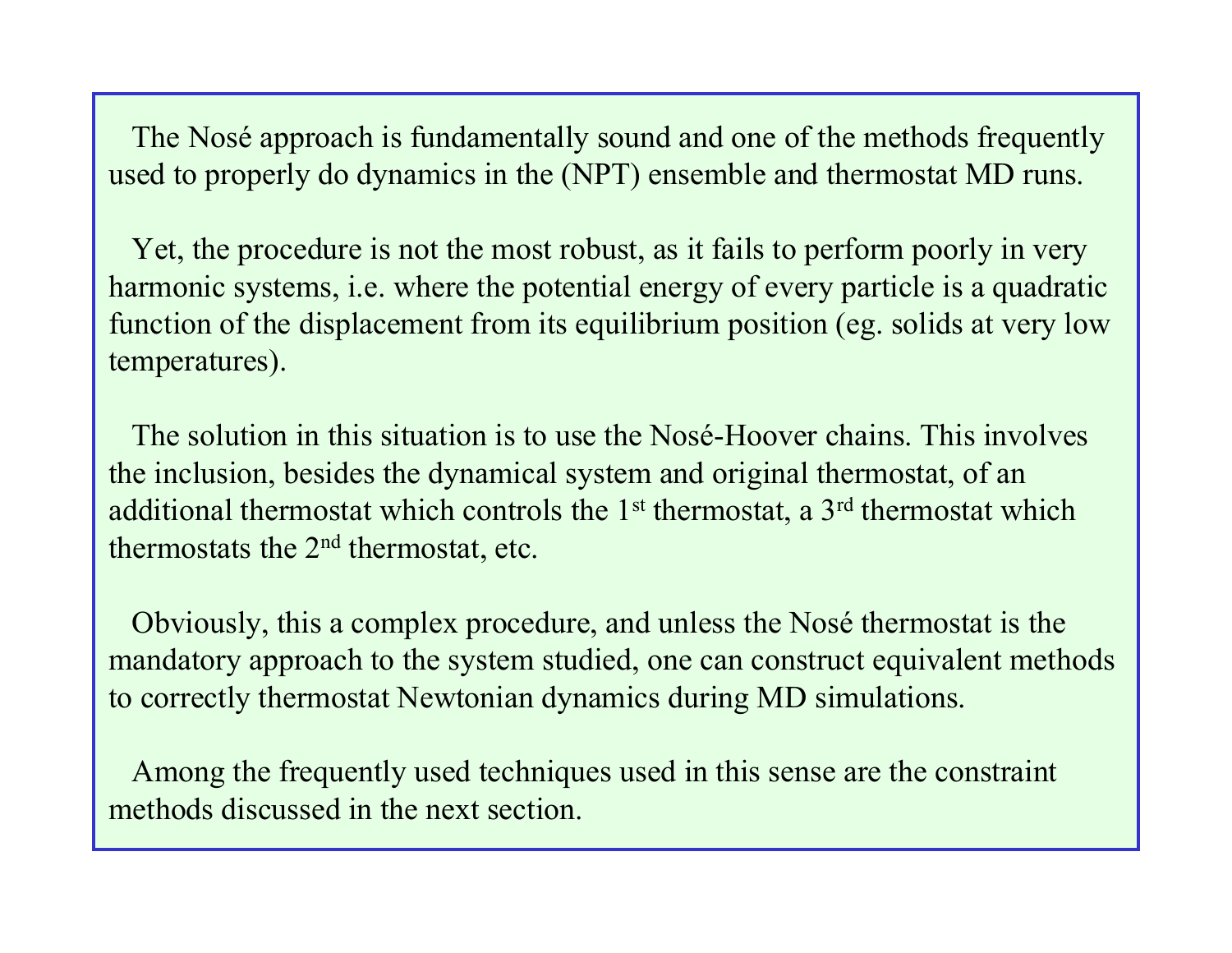### **Constraint methods**

Basic approach in most of these methods is to constrain the kinetic energy to be constant during the MD simulation, as it is directly connected to temperature:

$$
K = \sum_{i=1}^{N} \frac{1}{2} m_i \dot{r}_i^2 = \frac{3}{2} N k_B T
$$

In principle, the approach does not generate true exploration of the constant (N,V,T) ensemble, but rather what is known as "isothermal" or "isokinetic" MD. Clearly, there is a difference between the true canonical trajectory of the system and the isothermal/isokinetic one.

However, as long as this difference is sufficiently small, one can use this type of MD simulations to constrain the system to the desired temperature. Fortunately this is indeed the case in most situations, so one can confidently use the methods described herein to carry out constant T MD simulations.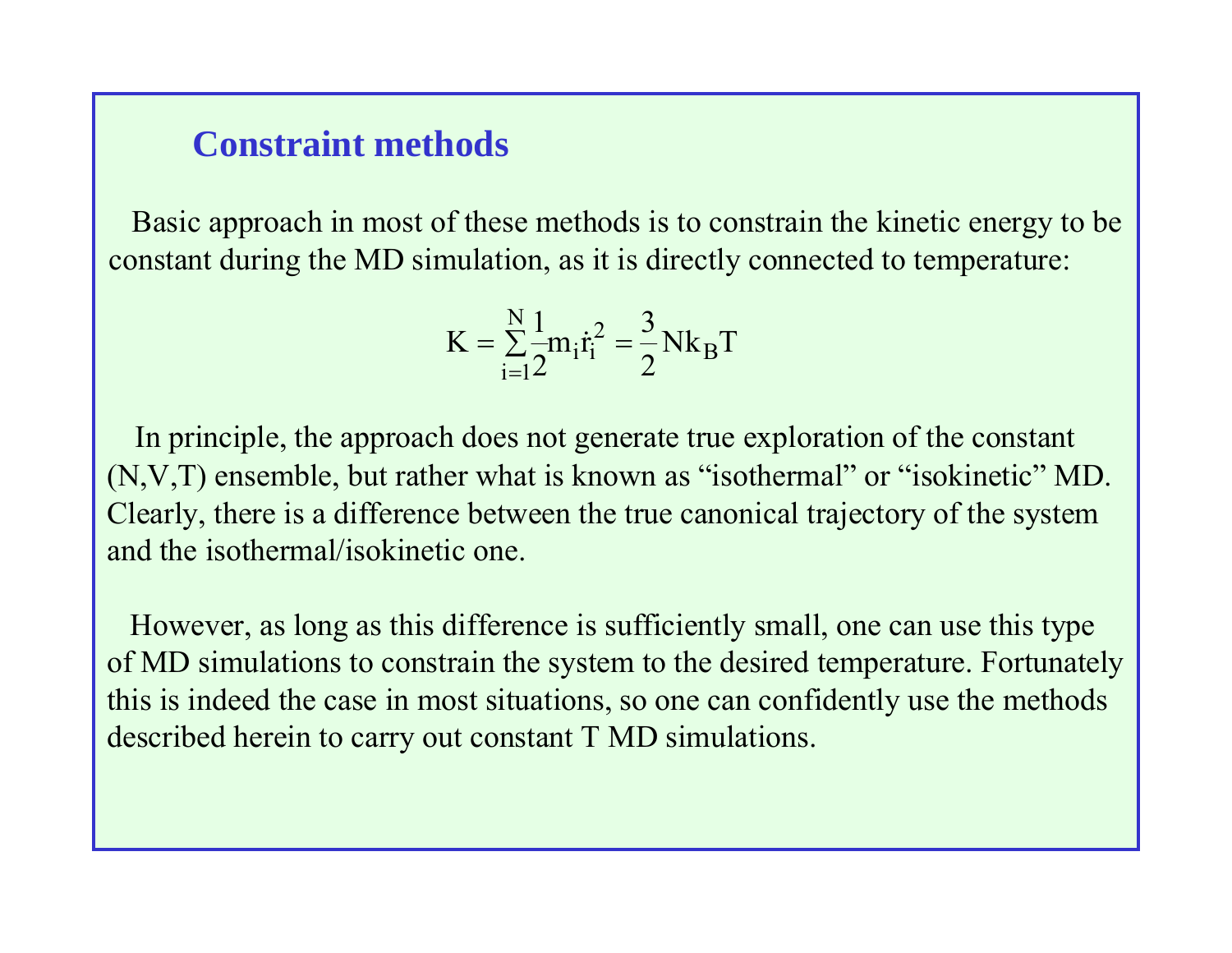**Simplest Approach (Woodstock, 1971)**

Fix the kinetic temperature by correcting the velocities of all particles, each time step. This can be done by rescaling with a factor  $[T/T(t)]^{1/2}$ . Here T is the desired temperature and T(t) is the instantaneous kinetic temperature at time (t).

Originally used for "isothermal" MD, velocity rescaling is a crude method for solving EOM which differ from the Newtonian ones. Yet, procedure can be used for equilibration processes, heat sink simulations of thin film growth.

#### **More Sophisticated Approaches**

#### Smooth scaling (Berendsen et. al, 1984)

A refinement of the rescale approach above is obtained by rescaling velocities, at each time step, by a factor defined as:

$$
\chi = \left[1 + \frac{\delta t}{t_{\rm T}} \left(\frac{T}{T(t)} - 1\right)\right]^{1/2}
$$

Here T and T(t) are defined as above, and  $t_T$  is a preset time constant.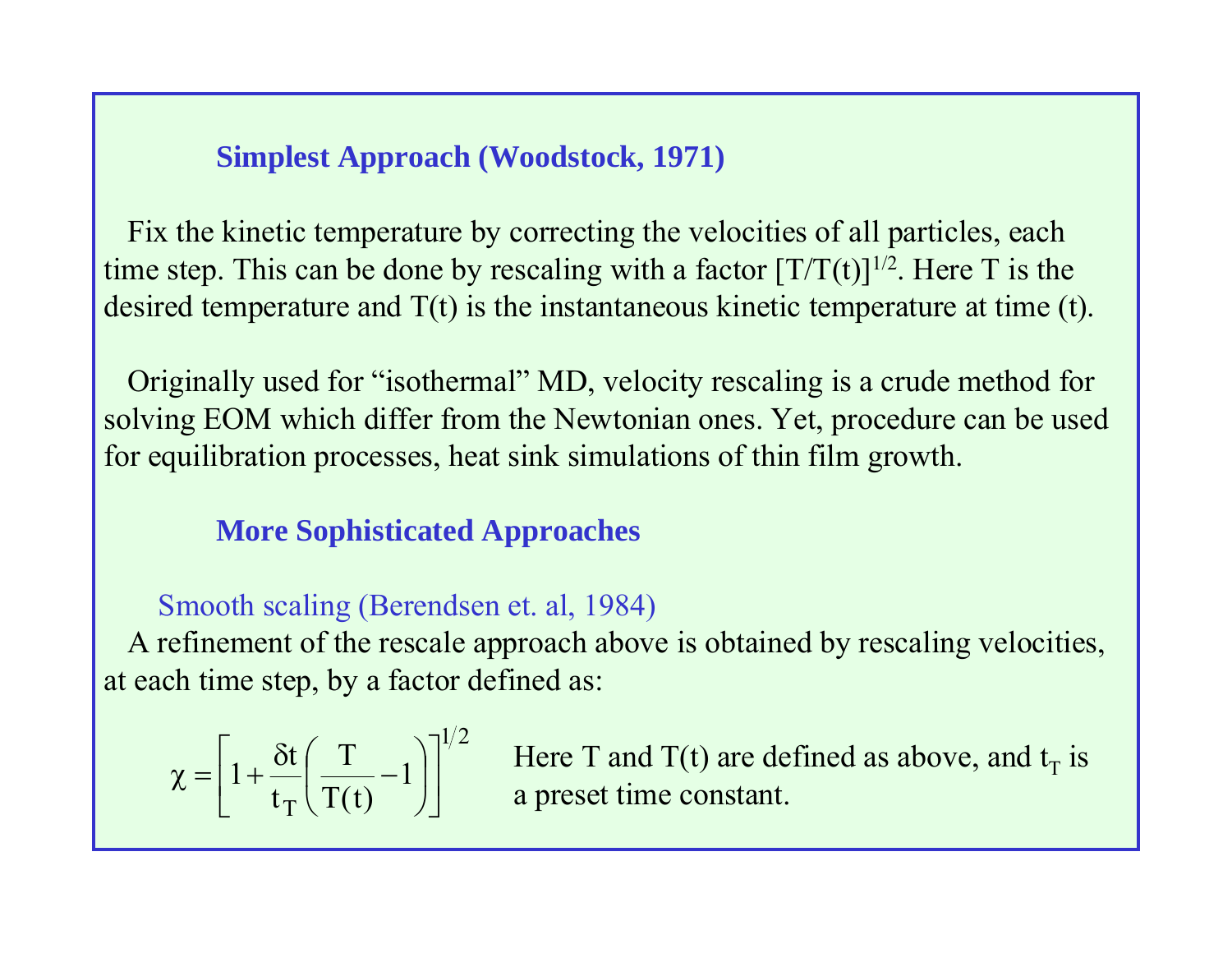The net effect of this method is to "encourage", or "bias" the system in the desired kinetic direction by coupling to a heat bath via the  $\mathfrak{t}_{\rm T}$  coupling parameter.

System is pushed towards the desired temperature at the rate determined by the coupling parameter while slightly perturbing the forces on each particle. Note that if  $t_T = \delta t$ , the simplest rescaling is recovered.

The method does not truly sample the canonical ensemble, but is very easy to implement and extremely useful for changing states and equilibrating the system at a new temperature.

#### Hoover method (1985)

This is an extension of the Nosé thermostat which redefines the time variable as  $dt_{old} = sdt_{new}$ , in order to eliminate s from the Nosé EOM:

$$
\dot{r} = p/m;
$$
  $\dot{p} = f - \xi p;$   $\xi = \frac{p_s}{Q};$   $\dot{\xi} = \frac{f k_B}{Q} [T(t) - T]$ 

where f and Q are defined as for Nosé thermostat, and  $\xi$  is a "friction coefficient" which constrains  $T(t)$  to a constant value.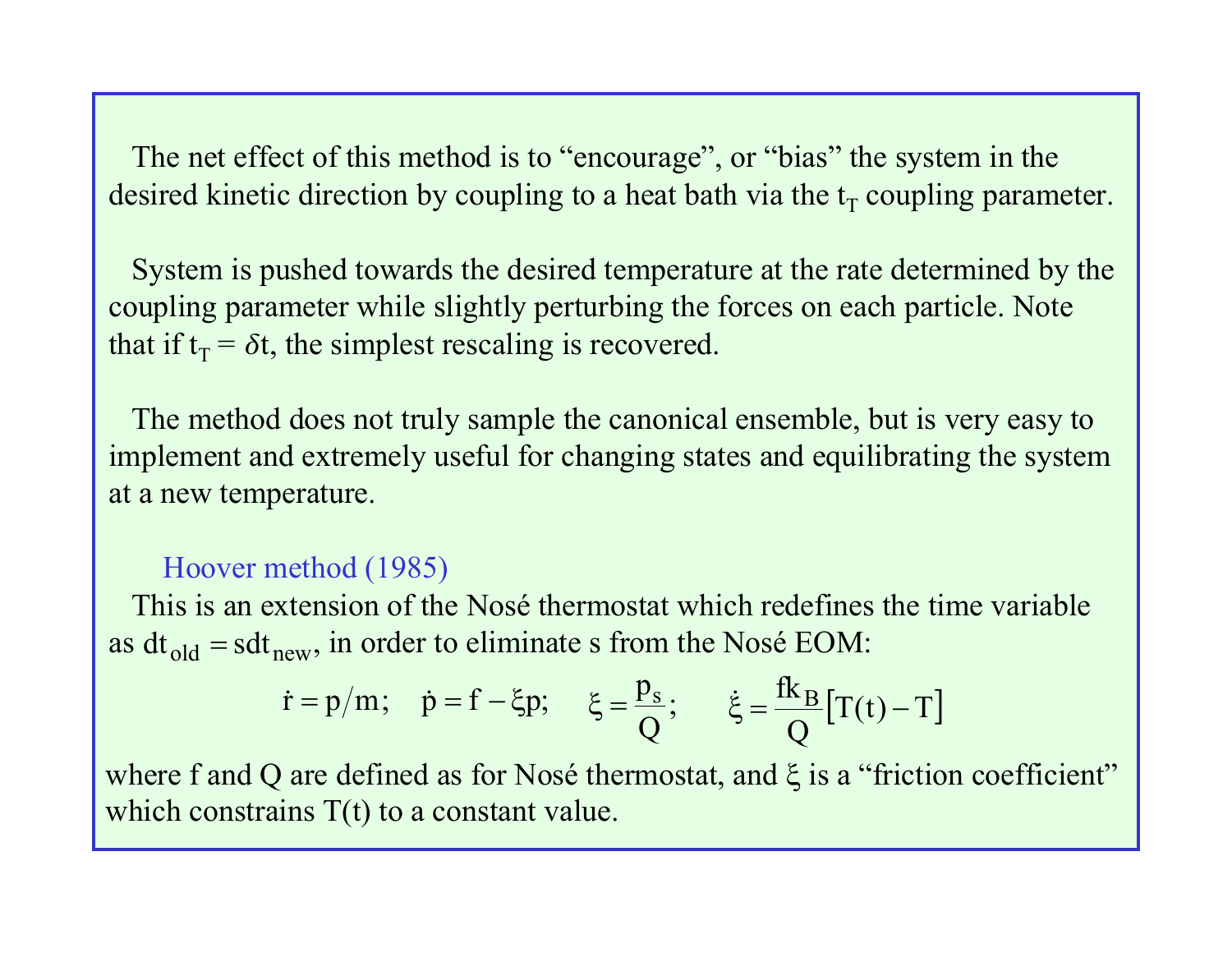Hoover's method does generate states in the true canonical ensemble. The equations for  $\xi$  steer the system towards the required temperature in a very gentle manner.

The method complements the original formulation of Nosé, hence the name and heavy use of Nosé-Hoover thermostats and chains.

Berendsen's smooth scaling factor can be reconstruct ed using Hoover's method to obtain:

$$
\xi = \frac{1}{2t_{\text{T}}k_{\text{B}}T(t)}(k_{\text{B}}T(t) - k_{\text{B}}T)
$$

In this formulation, Berendsen's scaling leads to true sampling of the canonical ensemble as well. The system is softly guided towards the desired temperature, though not as gentle as with the Hoover technique.

Given its simplicity, Berendsen's approach is on an almost equal footing with Hoover's method, and extensively used in (N,V,T) MD simulations.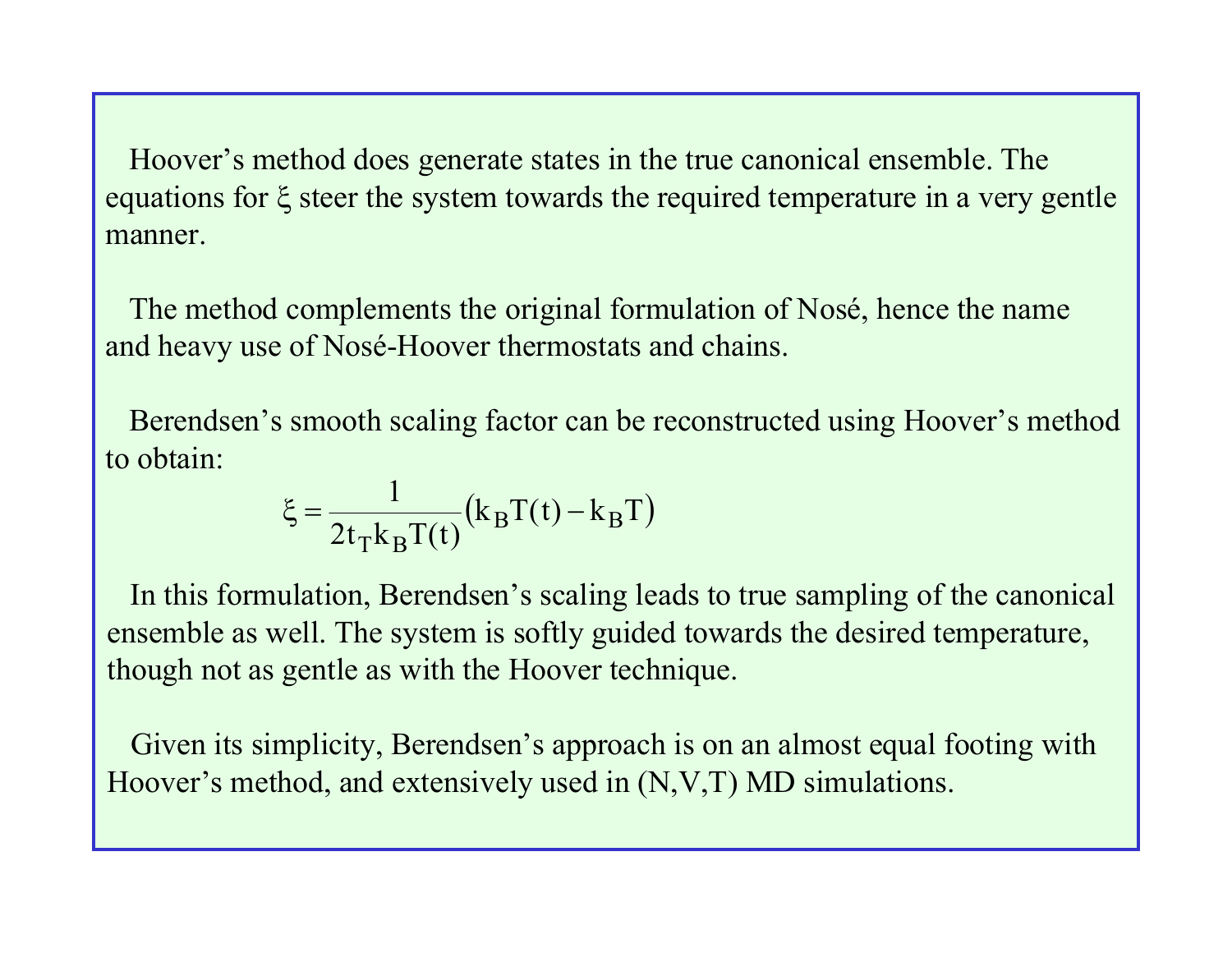Principle of Least Constraint (Hoover, Ladd, Moran, 1982)

Constraints, which are in fact constraint-forces, introduce perturbations which shift the trajectory of the system from its Newtonian course.

There are two types of constraints:

Holonomic – which can be integrated out of the EOM. Nonholonomic –- which are generally non-integrable.

The nonholonomic constraints, often involving particle velocities, are relevant for thermodynamic systems, but they're not limited to constraining temperature in systems. They can be used to constrain any desired quantity, e.g. bond lengths, pressure, stresses, etc.

For constant-temperature MD, an often used approach is to use the Principle of Least Constraint, introduce by Gauss (1829). Shortly, a "Gaussian" constraint acts to constrain system variables in a manner which minimizes the deviations from classical trajectories introduced by the perturbative forces.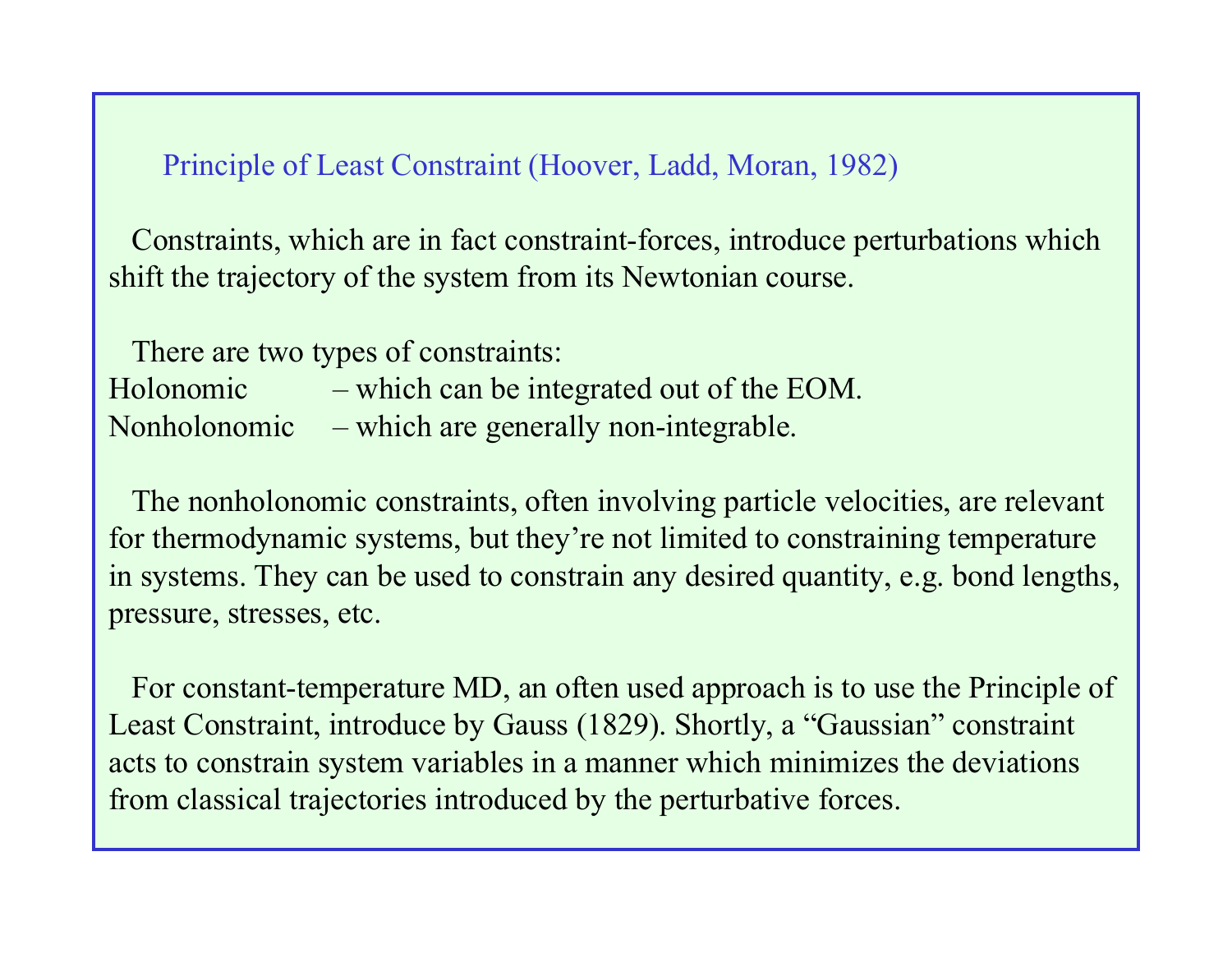For a function which depends on particle accelerations, one can write:

$$
f(\ddot{r}_{i}) = \frac{1}{2} \sum_{i=1}^{N} m_{i} \left( \ddot{r}_{i} - \frac{F_{i}}{m_{i}} \right)^{2}
$$

If  $f = 0$ , the equation reduces to Newton's (Hamilton's) EOM for systems with N unconstrained parti cles.

If  $f \neq 0$ , however, particles are constrained and evolve under non–Newtonian equations. Gauss's principle states that the physical acceleration of the set of N particles occurs when function f is a minimum.

For a constraint function g, which can be written as a function of acceleration, the constraint equation becomes:

$$
\frac{\partial}{\partial \ddot{\mathbf{r}}_i} [f(\ddot{\mathbf{r}}_i) - \xi g(\ddot{\mathbf{r}}_i)] = 0
$$

where ξ is a Lagrangian (Gaussian) multiplier.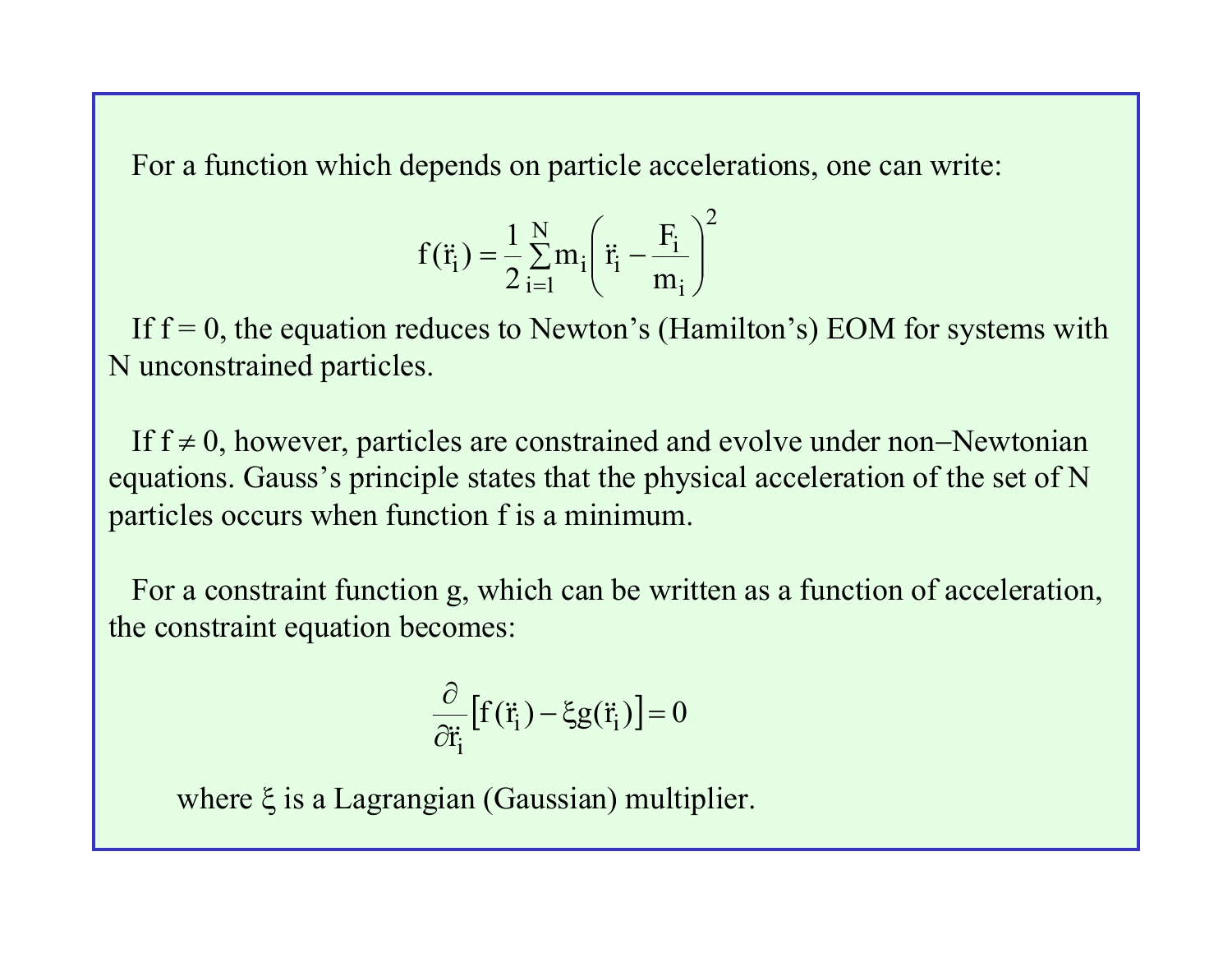In MD simulations this principle is applied to constrain the kinetic energy of the system. Consequently, total energy is not conserved, and fluctuates around some average values.

The constraint function, G, which keeps the kinetic energy constant in MD can be written as:

$$
G(\dot{r}_i, t) = \sum_{i=1}^{N} \frac{m_i \dot{r}^2}{2} - \frac{3Nk_B T}{2} = 0
$$

To express the equation in terms of acceleration, one can differentiate with respect to time:

$$
g(\ddot{r}_i, \dot{r}_i, t) = \frac{dG(\dot{r}_i, t)}{dt} = \sum_{i=1}^{N} m_i \dot{r}_i \cdot \ddot{r}_i = 0
$$

And by using the minimum condition relation:

$$
\frac{\partial}{\partial \ddot{\mathbf{r}}_i} \left[ \frac{1}{2} \sum_{j=1}^N m_j \left( \ddot{\mathbf{r}}_j - \frac{\mathbf{F}_j}{m_j} \right)^2 + \xi \sum_{j=1}^N m_j \dot{\mathbf{r}}_j \cdot \ddot{\mathbf{r}}_j \right] = 0
$$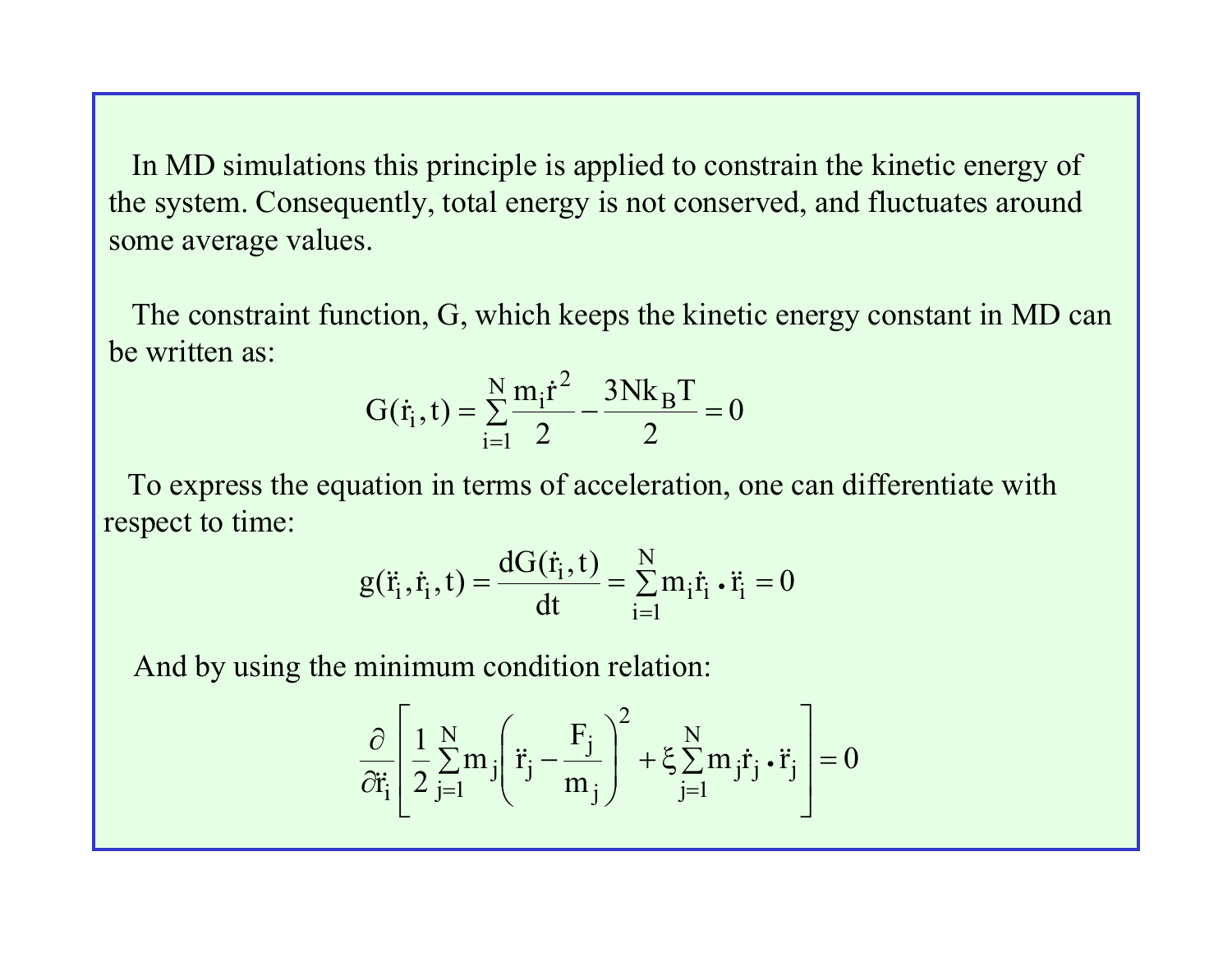

The  $2<sup>nd</sup>$  order DE above is equivalent to two  $1<sup>st</sup>$  order DE, the EOM for system with constant kinetic energy (T):

$$
\dot{\mathbf{r}}_i = \mathbf{p}_i / m_i; \quad \dot{\mathbf{p}}_i = \mathbf{F}_i - \xi \mathbf{m}_i \dot{\mathbf{r}}_i
$$

Here  $\xi = \xi(r, p)$  acts as a "friction coefficient" which varies to constraint T(t) at a constant value, and has the following form:

> At each time step,  $\xi$  is calculated and used to integrate the EOM.

In general 
$$
\xi
$$
 is chosen to satisfy:  $\dot{T}(t) \propto \frac{d}{dt} \left( \sum_i p_i^2 \right) = 0$ 

Obs: The method keeps only  $E_{kin}$  constant, significantly different to Hoover and Berendsen scaling, where true (NVT) MD trajectories are generated.

 $\sum$ 

ᆖ

i $i=1$ 

 $\xi = \frac{1}{N}$ 

 $\sum$ 

 $i = 1$ 

N

 $\bullet$ 

 $\boldsymbol{\dot{\mathrm{r}}}_{\mathrm{i}}$  .  $\boldsymbol{\mathrm{F}}_{\mathrm{i}}$ 

 $i \cdot 1$ 

 $\sum^{\rm N} m_{\rm i}\dot{\rm r}_{\rm i}^2$ 

 $\rm m_{\rm i}r$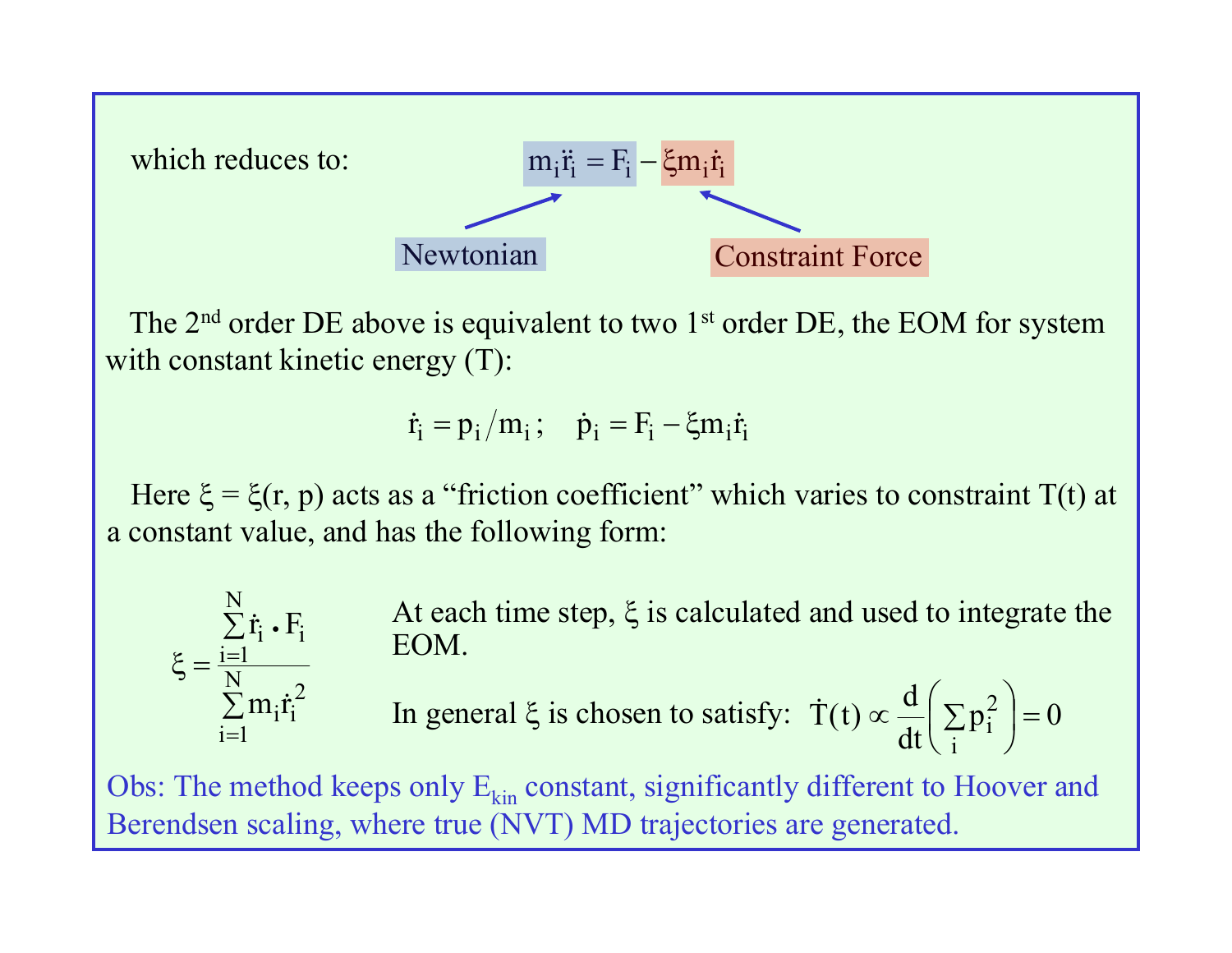The EOM for the constrained system are typically integrated using the Gear, predictor-corrector algorithm.

Alternatively, one can use a leap-frog variant (Brown and Clarke, 1984), which contains a modified velocity equation:

$$
\dot{r}(t+\frac{1}{2}\Delta t) = \dot{r}(t-\frac{1}{2}\Delta t) + [f(t)/m - \xi \dot{r}(t)]\Delta t
$$

which can be implemented in the following manner:

1. Make an unconstrained half step

$$
\dot{\mathbf{r}}'(t) = \dot{\mathbf{r}}(t - \frac{1}{2}\Delta t) + \frac{1}{2}\mathbf{f}(t)\Delta t/m
$$

2. Calculate  $\chi = [(\text{T/T(t)}]^{1/2}$  with T(t) calculated using unconstrained velocities.

3. Complete the full step using:

$$
\dot{r}(t+\frac{1}{2}\Delta t) = (2\chi - 1)\dot{r}(t-\frac{1}{2}\Delta t) + \chi f(t)\Delta t/m
$$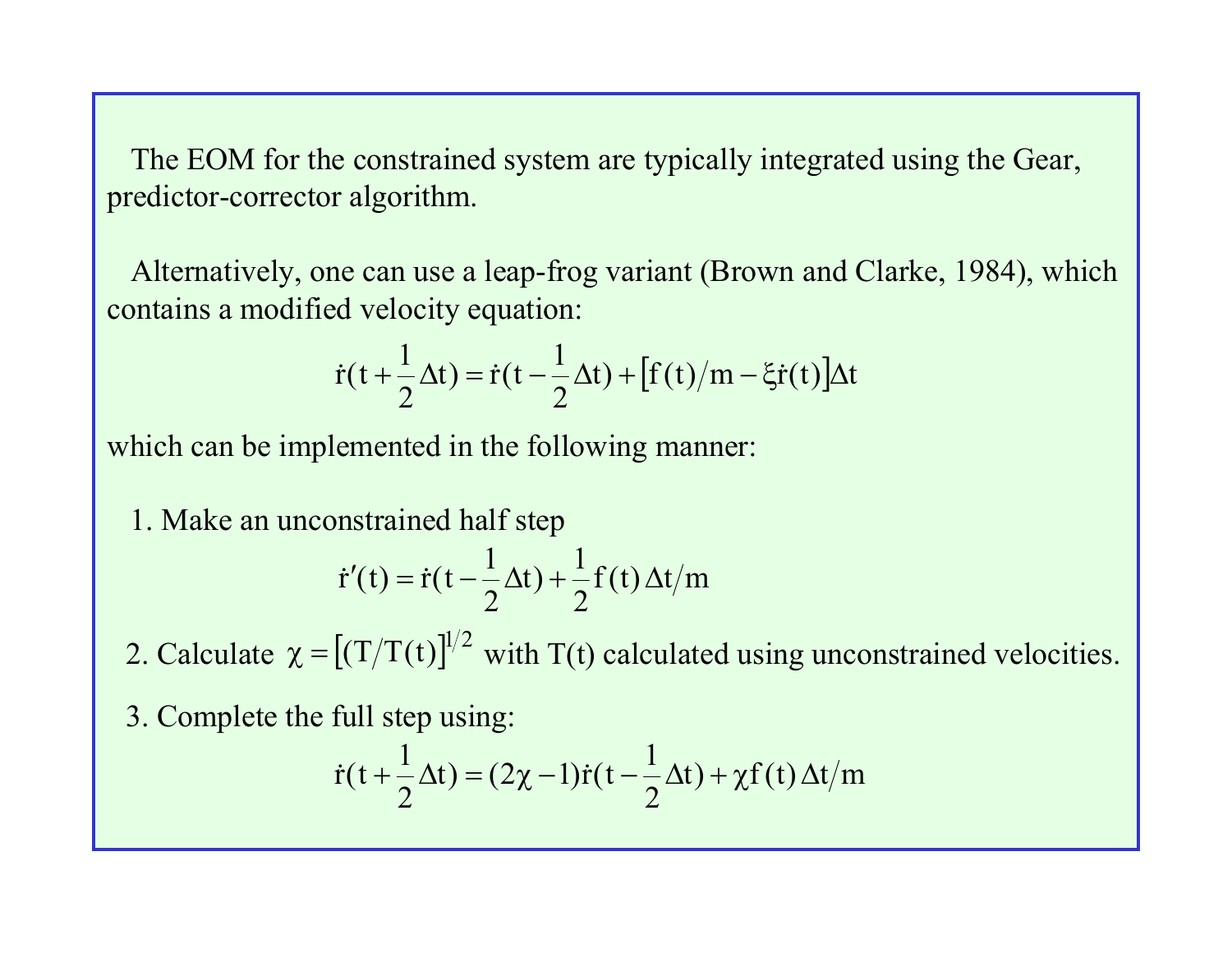# **Constant Pressure MD**

General observations

Constant-pressure MD simulations call upon similar, analogue techniques, to those used for constant-temperature MD:

- constraints methods
- -- extended system methods

Note that there are no equivalent "stochastic" approaches to constant pressure MD simulations.

#### Additional requirements

Regardless of the approach used, this type of MD simulations must include a new feature: provide for and ensure that the primary cell size/shape can vary during simulations in order allow for changes in its volume.

Long range corrections are important and necessary in most approaches.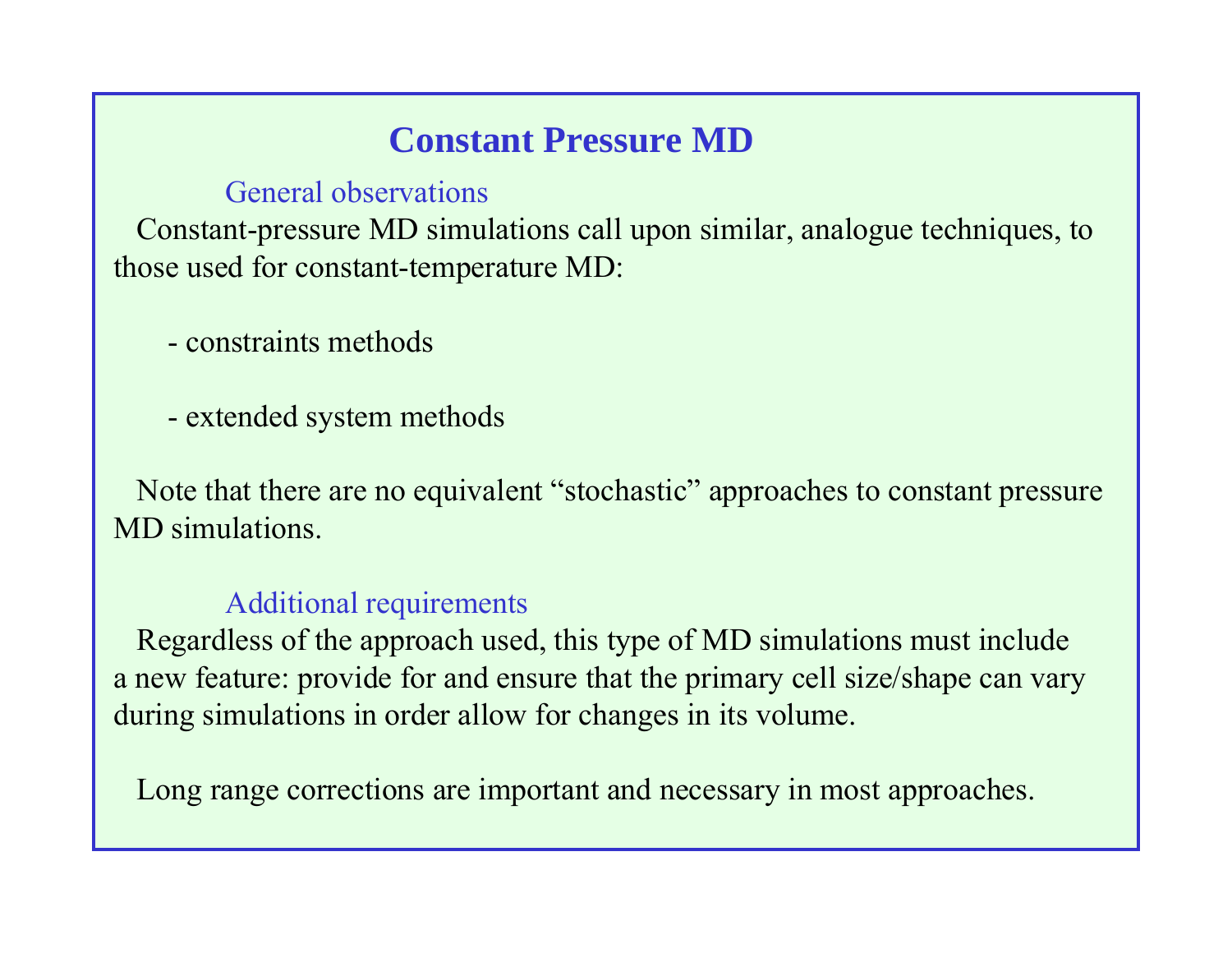### **Extended system methods (Andersen, 1980)**

The approach is to couple the system to an external variable V, the volume of the simulation box.

The coupling mimics the action of a piston on the system. The piston is given a "mass" Q [with units of (mass)\*(length)-4] and an associated kinetic energy:

$$
K_V = \frac{1}{2}Q\dot{V}^2
$$

The potential energy associated with V can be expressed using the desired pressure P as:

$$
U_V = PV
$$

This leads to the following scaled variables:

$$
r = V^{1/3}s
$$
;  $\dot{r} = v = V^{1/3}\dot{s}$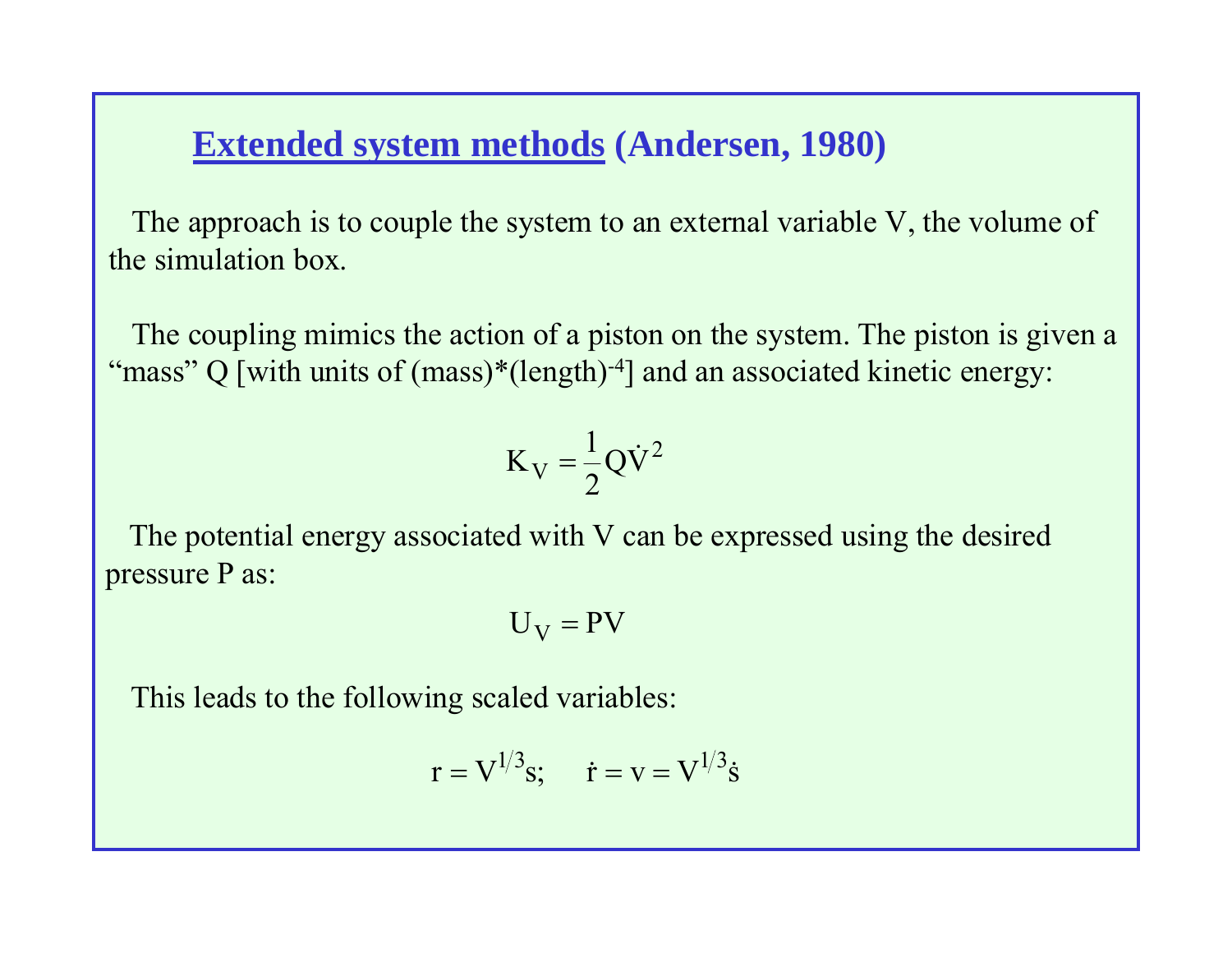leading to potential, respectively kinetic, energies expressed as:

$$
U = U(V^{1/3}s); \qquad K = \frac{1}{2}m_{\Sigma}v_i^2 = \frac{1}{2}mV^{2/3}\Sigma \dot{s}_i^2
$$

The extended Lagrangian then takes the usual form:

$$
L_V = K + K_V - U - U_V
$$

and the EOM for this system are:

$$
\ddot{s} = f / (mV^{1/3}) - (2/3)\dot{s}\,\dot{V}/V; \quad \dot{V} = [P(t) - P]/Q
$$

Here f and P(t) are calculated using the normal, unscaled coordinates and momenta. The extended Hamiltonian can also be expressed as:

$$
H_V = K + K_V + U + U_V
$$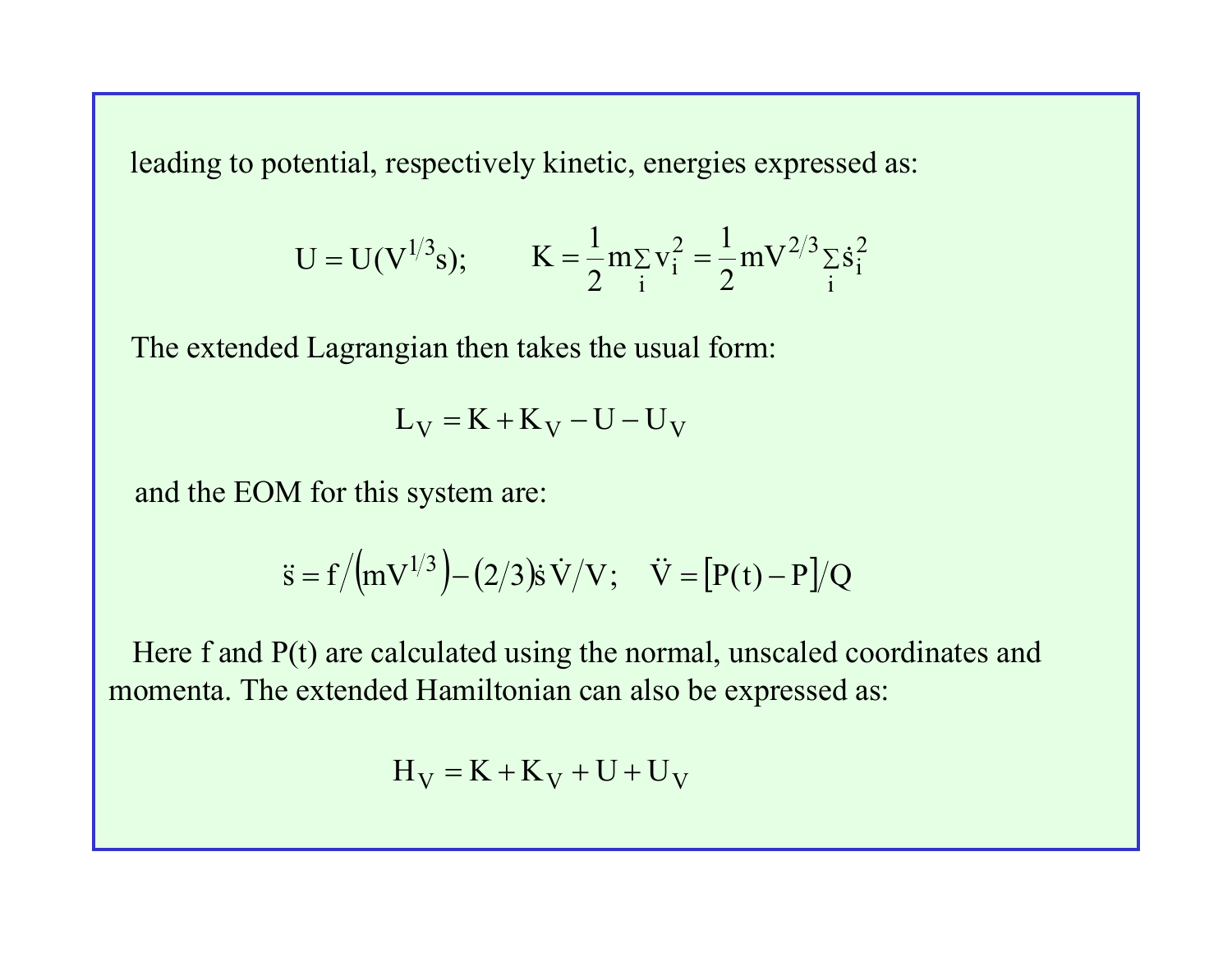The Hamiltonian is conserved, however, as it turns out, is equal to the enthalpy of the system, plus an additional  $1/2k_BT$  factor, which is associated with kinetic energy of the volume fluctuation.

Consequently, the EOM generate trajectories in the isobaric-isoenthalpic (NPH) ensemble, hence this method leads to constant (NPH) MD simulations.

Long range corrections are extremely important in constant-pressure MD, since the instantaneous pressure P(t) needs to be compared with the desired pressure P. These corrections must be added each time step during the simulation, since the density is continually changing.

$$
(PV)_{Full} \approx (PV)_{C} + (PV)_{LRC} = (PV)_{C} - (2/3)\pi N \rho \int_{r_c}^{\infty} r^2 w(r) dr
$$

where  $\text{(PV)}_{\text{Full}}$  and  $\text{(PV)}_{\text{C}}$  are the desired, respectively calculated pressure in the simulation using potential cutoff, and  $w(r)$  is the pair virial function.

$$
w(r) = r \frac{dU(r)}{dr}
$$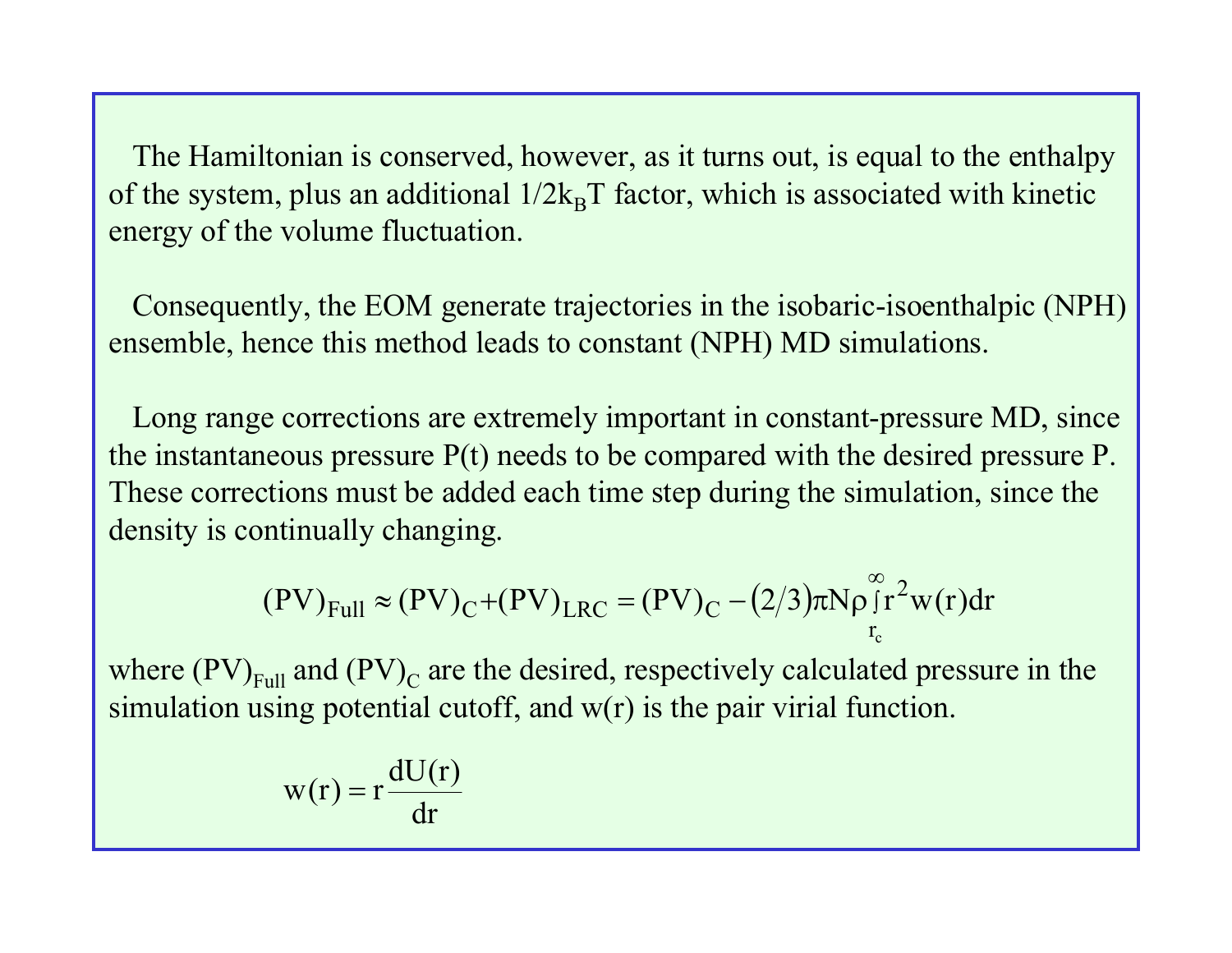For the LJ potential, the pressure long range correction, in reduced units, is:

$$
P_{LRC}^* = (32/9)\pi \rho *^2 r_c^{*-9} - (16/3)\pi \rho *^2 r_c^{*-3}
$$

The pair distribution function, namely for  $g(r) \approx 1$ , is typically used to estimate these corrections.

In constant (NPH) MD simulations, the EOM a re typically integrated using a predictor-corrector integrator such as Gear. However, the modified leap-frog algorithm of Brown and Clarke is better since  $\dot{\rm s}$  is needed at each time step to evaluate the unscaled velocities:

$$
\dot{\mathbf{r}} = \mathbf{V}^{1/3}\dot{\mathbf{s}} + \frac{1}{3}\mathbf{V}^{-2/3}\dot{\mathbf{V}}\mathbf{s}
$$

The "piston mass" Q is adjustable. A low Q value results in raid box size oscillations difficult to damp. High Q values, on the other hand yield a slow exploration of the volume-space.

Conventional MD is regained for infinite Q values.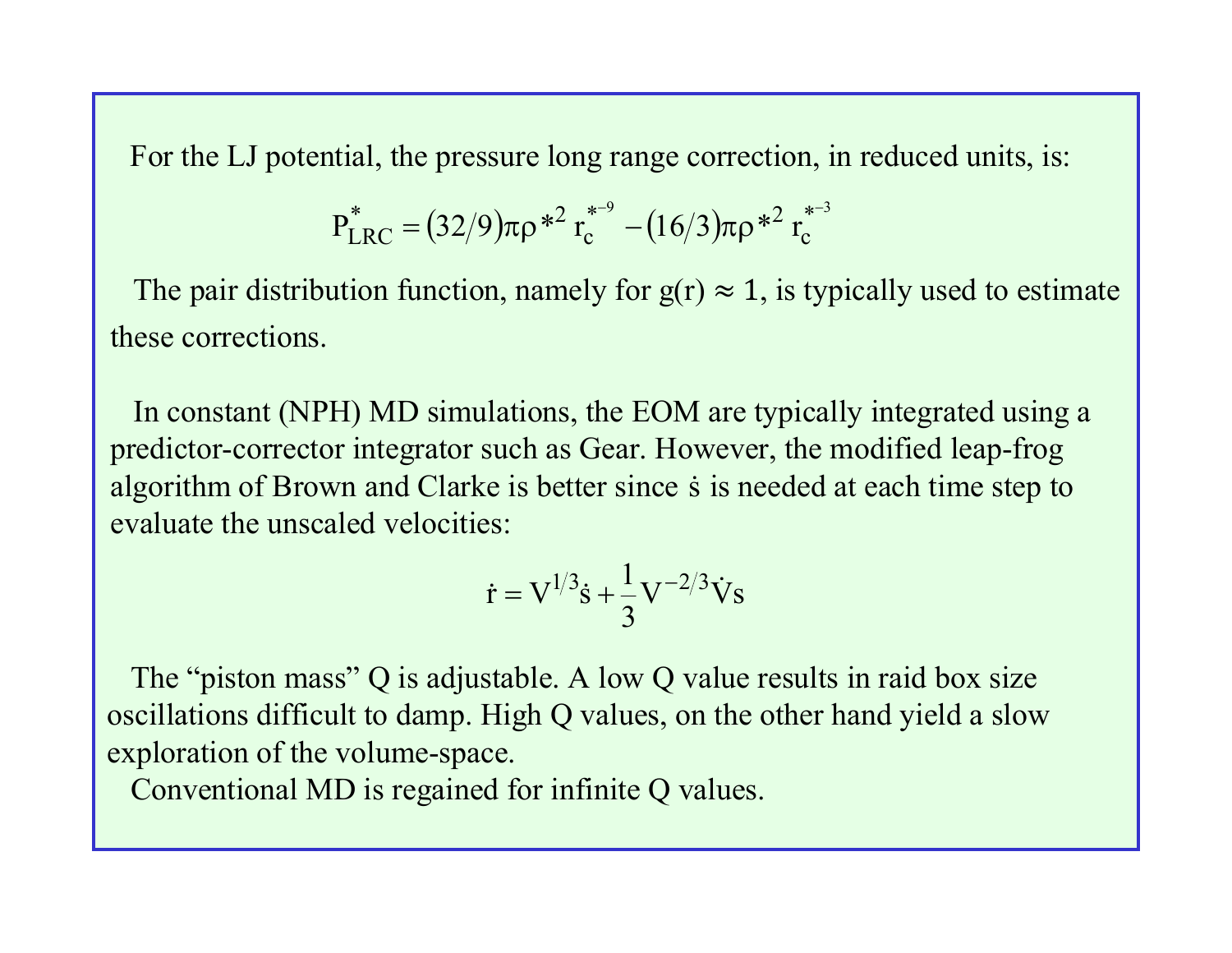### **Constraints Methods**

As for the constant temperature case, one can redefine the EOM the make P(t) a constant of motion and use Gauss's principle to minimize the dynamics change.

By using the appropriate Lagrange multiplier one can thus obtain:

$$
\dot{\mathbf{r}} = \mathbf{p}/\mathbf{m} + \chi(\mathbf{r}, \mathbf{p})\mathbf{r}; \quad \dot{\mathbf{p}} = \mathbf{f} - \chi(\mathbf{r}, \mathbf{p})\mathbf{p}; \quad \dot{\mathbf{V}} = 3\mathbf{V}\chi(\mathbf{r}, \mathbf{p})
$$

where  $\chi(r,p)$  is the Lagrange multiplier, equivalent with the rate of dilation of the system. To obtain  $\chi$ , one must differentiate the expression defining  $P(t)$ :

$$
3\dot{P}(t)V + 3P(t)\dot{V} = \sum_{i} (2/m)p_i \cdot \dot{p}_i + \dot{r}_i \cdot f_i + \dot{f}_i \cdot r_i
$$

and use the fact that  $P(t) = P$  (constant of motion) and  $\dot{P}(t) = 0$ .

$$
\chi = \frac{(2/3)\sum_{i} p_i \cdot f_i - (1/m)\sum_{i} \sum_{j>i} (r_{ij} \cdot p_{ij}) x(r_{ij}) / r_{ij}^2}{(2/m)\sum_{i} p_i^2 + \sum_{i} \sum_{j>i} x(r_{ij}) + 9PV} \qquad \begin{array}{c} p_{ij} = p_i - p_j \\ x(r) = r \frac{dw(r)}{dr} \end{array}
$$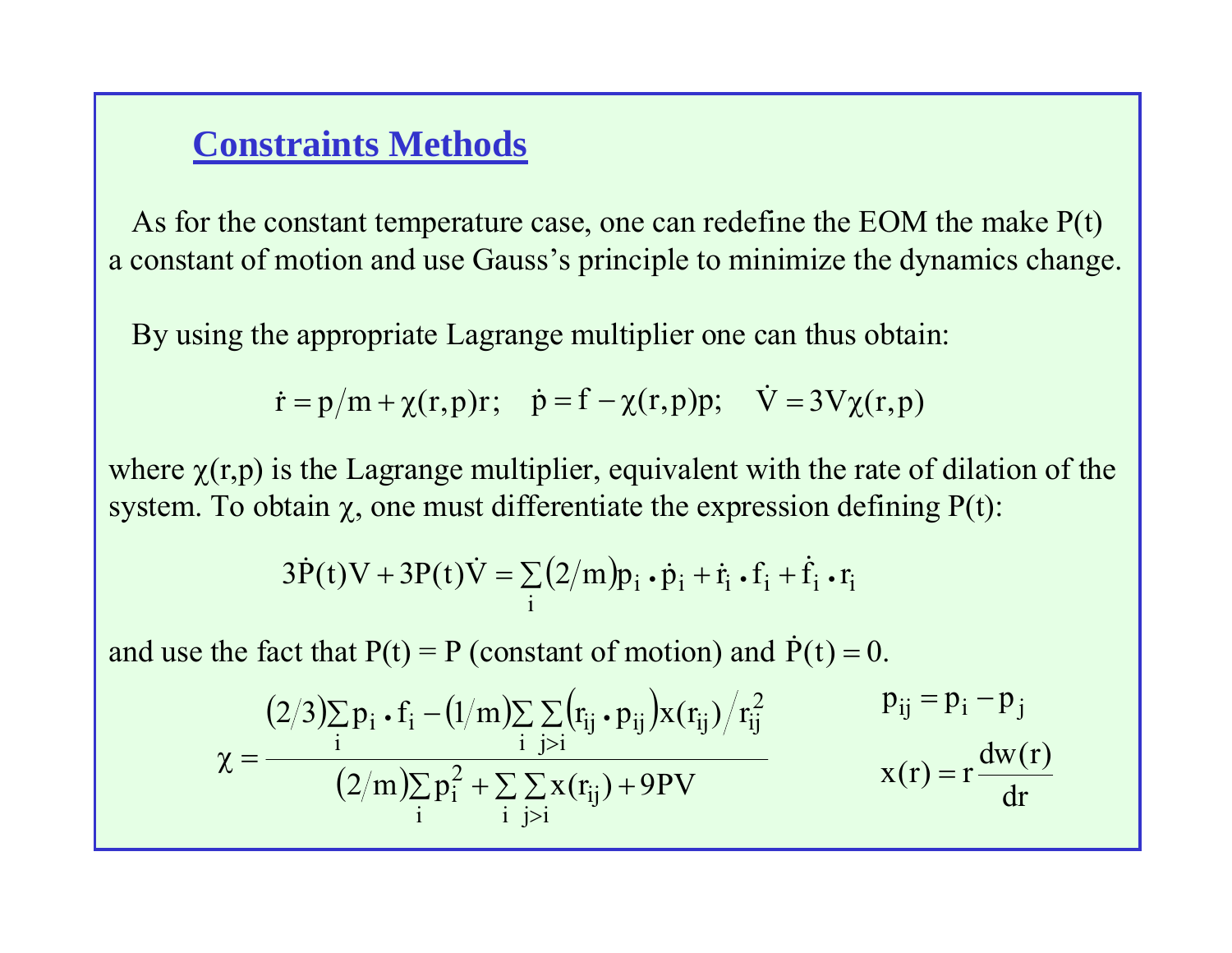In addition to the long range corrections for the PV term, each step corrections for the  $x(ij)$  term must be included:

$$
9\chi_{LRC} = \left(\sum_{i} \sum_{j>i} x(r_{ij})\right)_{LRC} = 2\pi \rho N \int_{r_c}^{\infty} x(r_{ij}) r_{ij}^2 dr_{ij}
$$

Standard predictor-corrector techniques can be used to integrate the EOM. Care should be taken since calculations of velocities require the derivatives of  $\chi$ .

$$
\ddot{r} = \dot{p} + \chi r + \dot{\chi} r; \qquad \dot{\chi} = (\ddot{V}V - \dot{V}^2)/3V^2
$$

As in the case of extended system method, the EOM sample the constant (NPH) ensemble.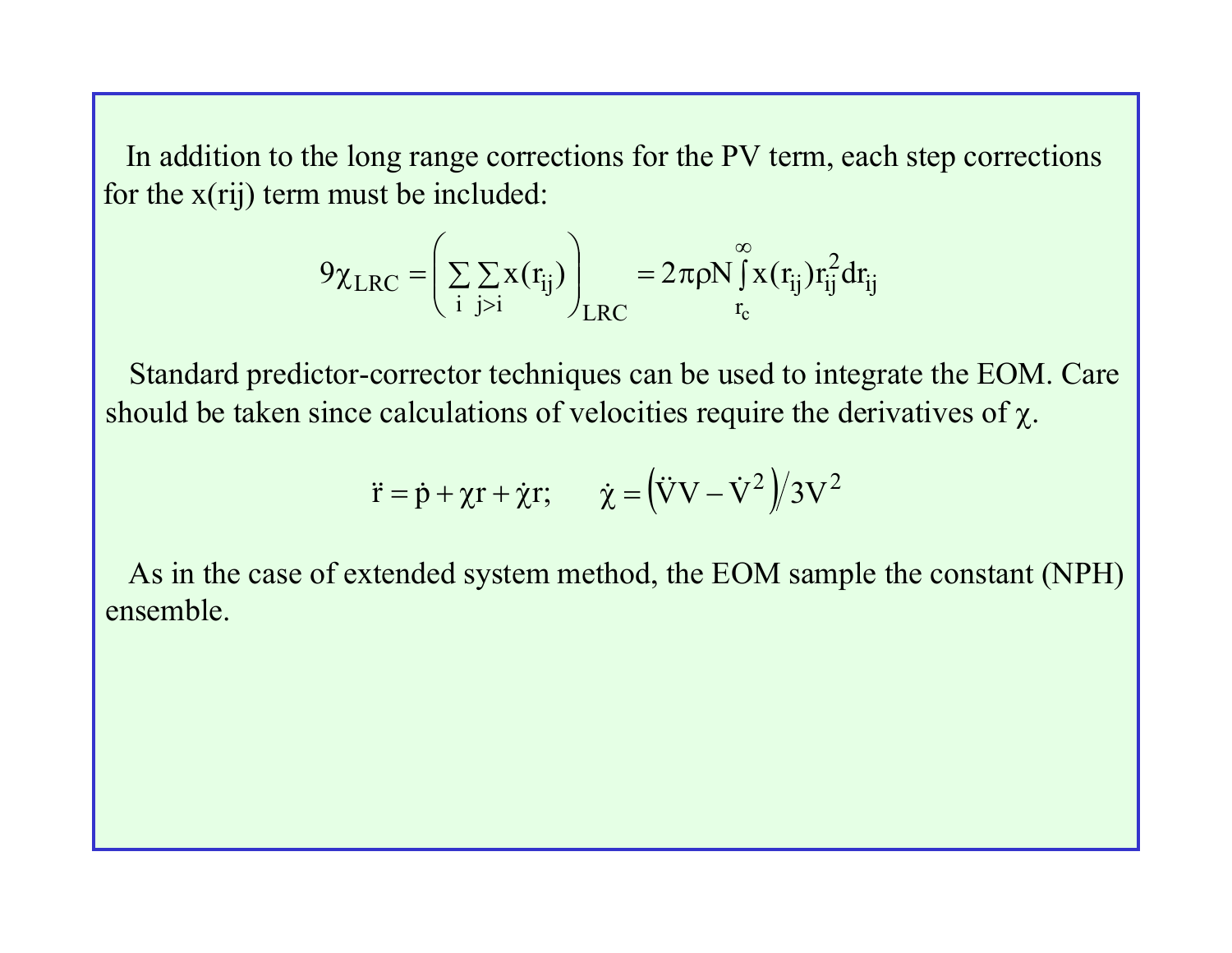### **Other Methods**

Berendsen (1984) devised a relatively simple method to couple the system to a "pressure bath".

An extra term is included in the EOM and the system obeys the equation:

 $dP(t)/dt = [P - P(t)]/t_P$ 

where P is the desired pressure and  $t<sub>p</sub>$  is a time constant.

At each step, the volume of the simulation box is scaled by a factor  $\chi$  and the coordinates of the particles by a factor  $\chi^{1/3}$ :

$$
r' = \chi^{1/3}r
$$
 where  $\chi = 1 - \beta_T \frac{\Delta t}{t_P} [P - P(t)]$  and  $\beta_T$  isothermal compressibility.

This technique does not alter drastically dynamic trajectories, is easy to program, however, no ensemble has been associated with it.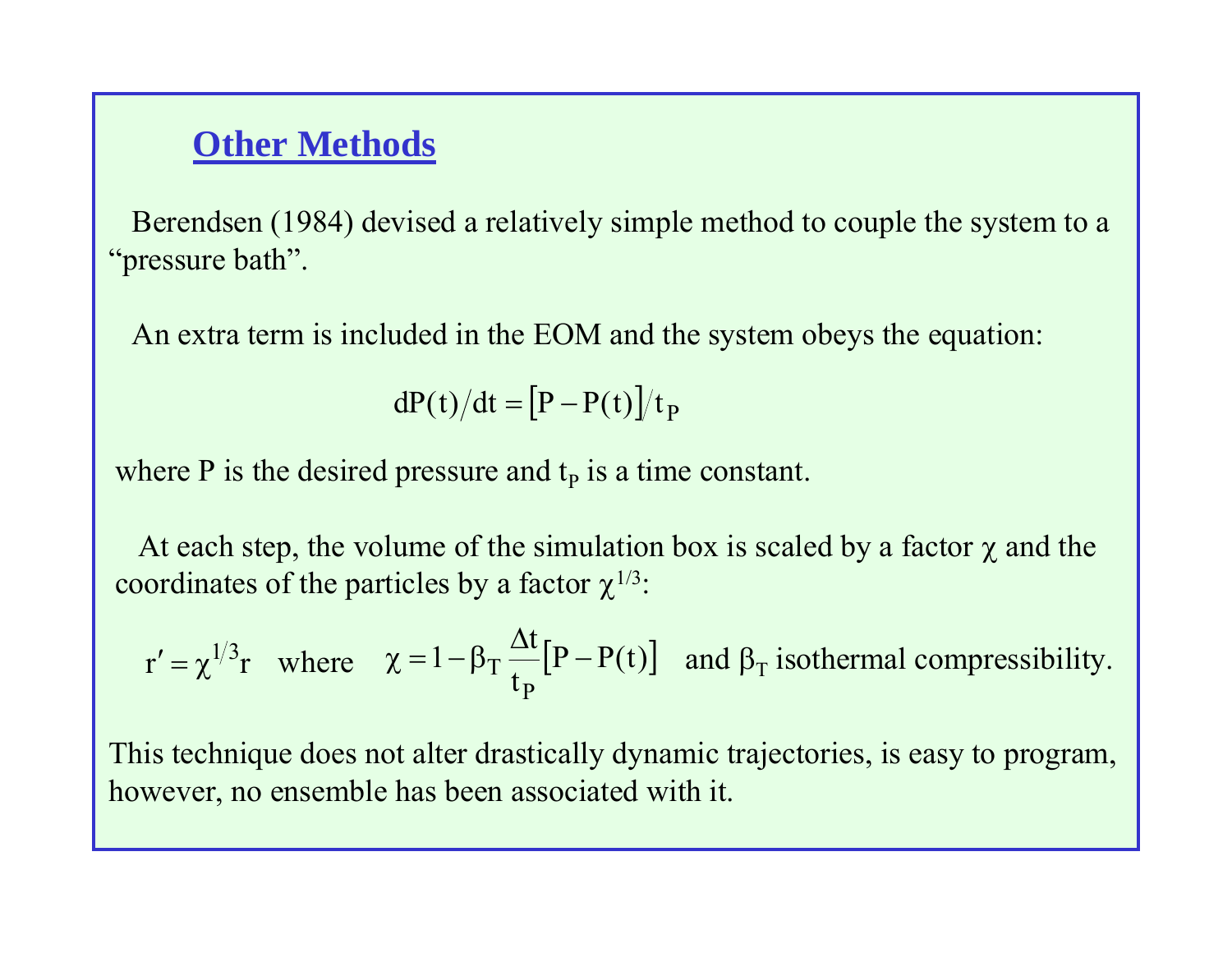# **Constant Temperature and Pressure MD**

The constant isobaric-isothermal (NPT) ensemble is quite often of interest.

To properly sample the constant (NPT) ensembl e, the constant-pressure method can be combined with any of the constant-temperature techniques described.

Any of the following approaches are valid for MD simulations:

1. Couple the system with a piston and maintain temperature with the stochastic method, including collisions with the piston.

2. Redefine EOM to constrain T and P, with  $\chi$  and  $\xi$  defined as before:

 $\dot{p} = f - \chi(r, p)p - \xi(r, p)p = f - (\chi + \xi)p$ 

Here ( $\chi + \xi$ ) takes the role of  $\xi$  in the equation for constraining temperature. The EOM of solved as before.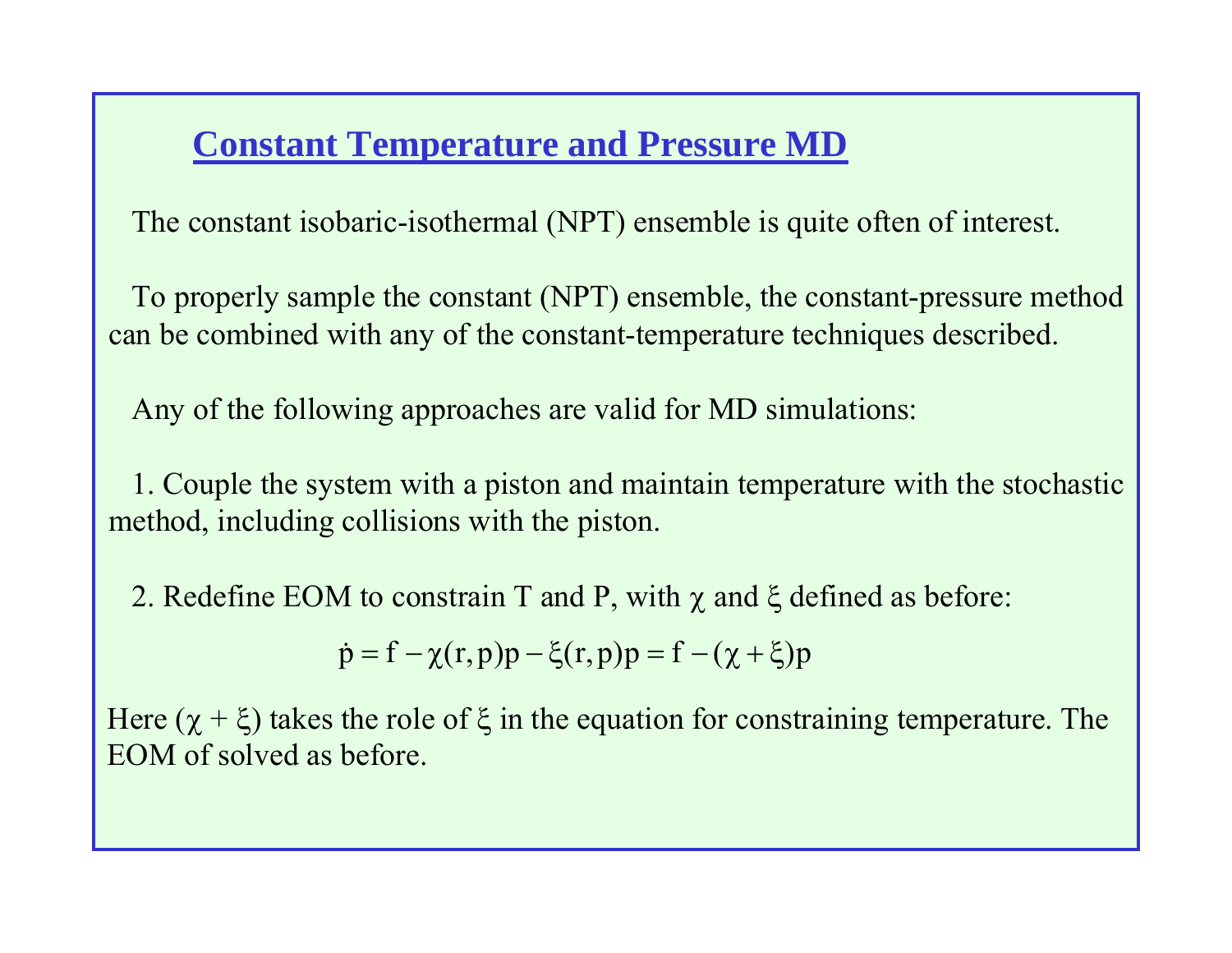### **Constant Temperature and Pressure MD**

3. Take Hoover's formulation, who used the Andersen and Nosé approaches to obtain the following EOM for MD in the constant (NPT) ensemble:

$$
\dot{\mathbf{s}} = \mathbf{p}/\mathbf{m}\mathbf{V}^{1/3}; \qquad \dot{\mathbf{p}} = \mathbf{f} - (\chi + \xi)\mathbf{p}; \qquad \chi = \dot{\mathbf{V}}/3\mathbf{V};
$$

$$
\dot{\mathbf{\xi}} = \left(\sum_{i} |\mathbf{p}_i|^2 / \mathbf{m} - \mathbf{f}\mathbf{k}_B \mathbf{T}\right) / Q; \qquad \dot{\chi} = \left[\mathbf{P(t)} - \mathbf{P}\right] \mathbf{V} / t_P^2 \mathbf{k}_B \mathbf{T}
$$

# **Changing the Box Shape**

To change size/shape of primary simulation cell one can use a transformation matrix to scale the coordinates. This requires the use of an extended Lagrangian to include the extra "potential" and "kinetic" energy associated with the box.

More details can be found in the book.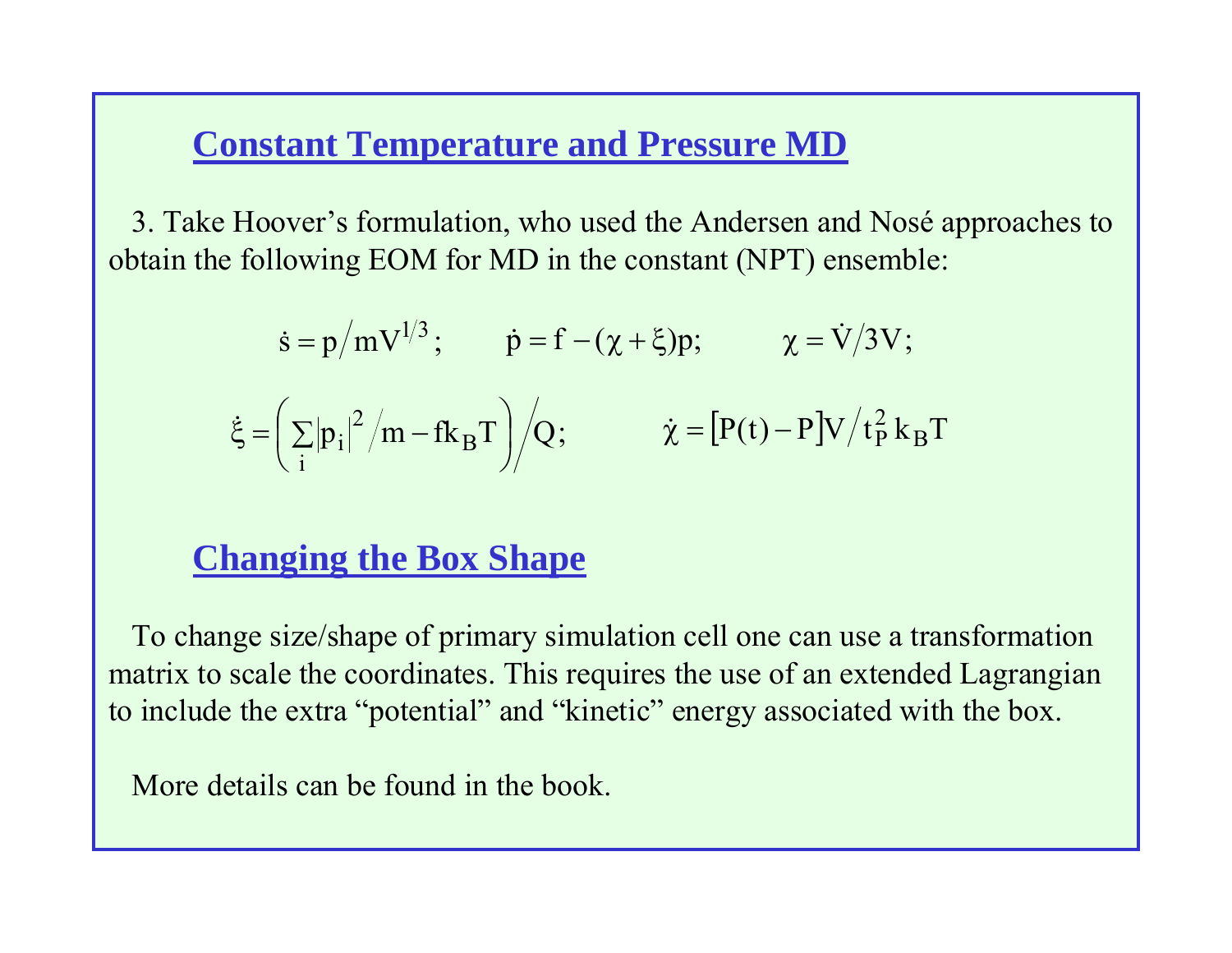# **What Method to Use?**

Scaling is simple, easy to implement, and in most cases requires no parameters. It is a valid approach for equilibration purposes. However, does not truly sample canonical/isobaric/isothermal-isobaric ensembles.

Constraints methods are somewhat more complicated, but no parameters are required. Remember however, techniques only keep T/P constant, so trajectories deviate from those in desired ensembles.

Stochastic approaches are more stable compared to simple scaling, however, procedure is no longer (fully) deterministic.

Extended system methods are the only methods which sample the constant (NVT), (NPH) and/or (NPT) ensembles. They are however quite complicated and require parameters as well.

For the CDIO project, Andersen thermostat, simple and/or Berendsen scaling (T/P) are easy to implement, therefore recommended.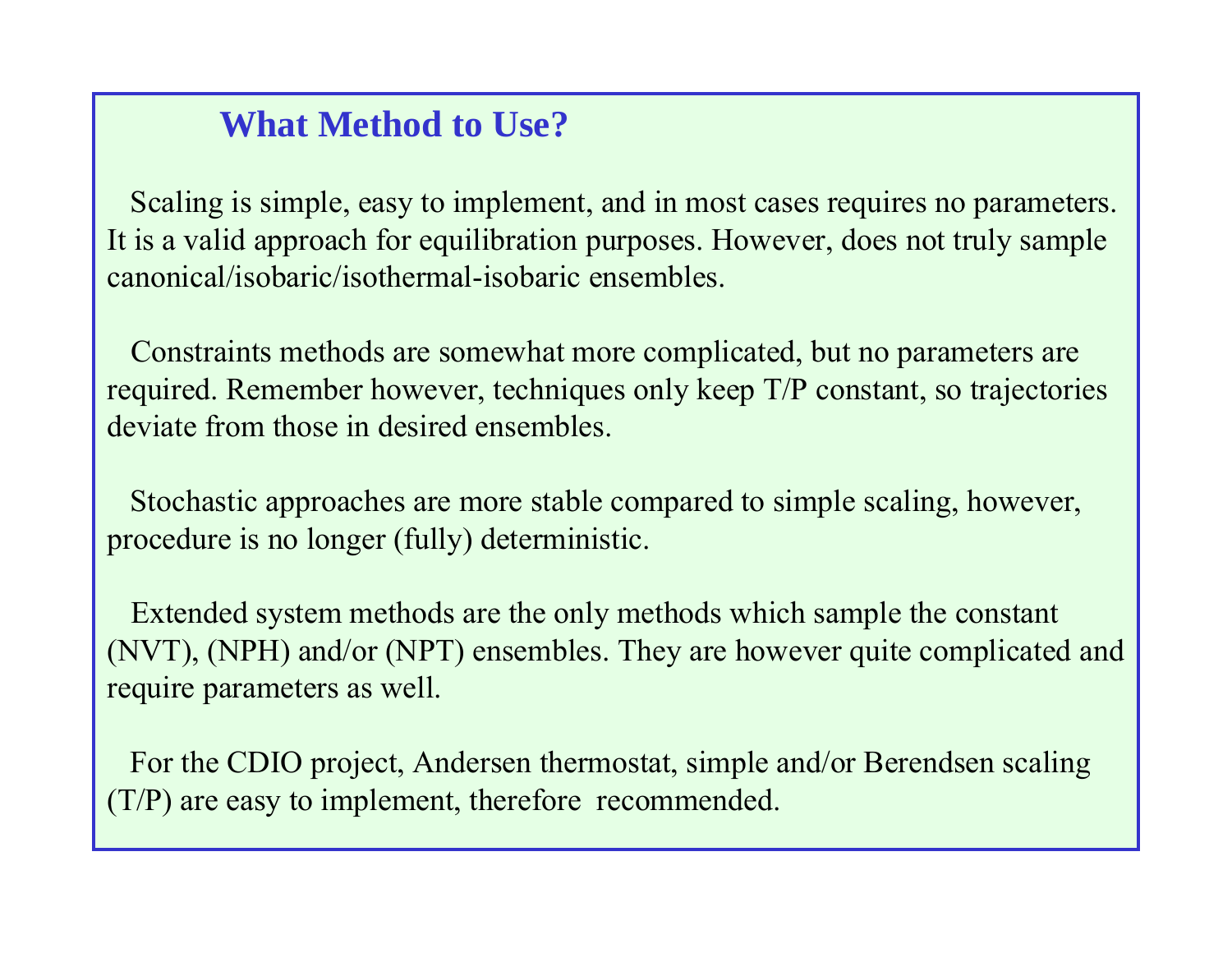# **Summary**

It is possible to constrain/choose temperature and/or pressure in a molecular dynamics simulation.

The temperature can be fixed by:

- a) scaling the velocities (partially or completely) or simply redefining the equations of motion so that *T* does not change.
- b) changing some or all of the velocities of the particles to a randomly selected member of the Maxwell- Boltzmann distribution of the desired *T.*
- c) coupling the system to a heat bath.

Analogous methods exist to chose/maintain constant pressure.

Combinations of methods can be used to simulate a system at constant temperature and pressure.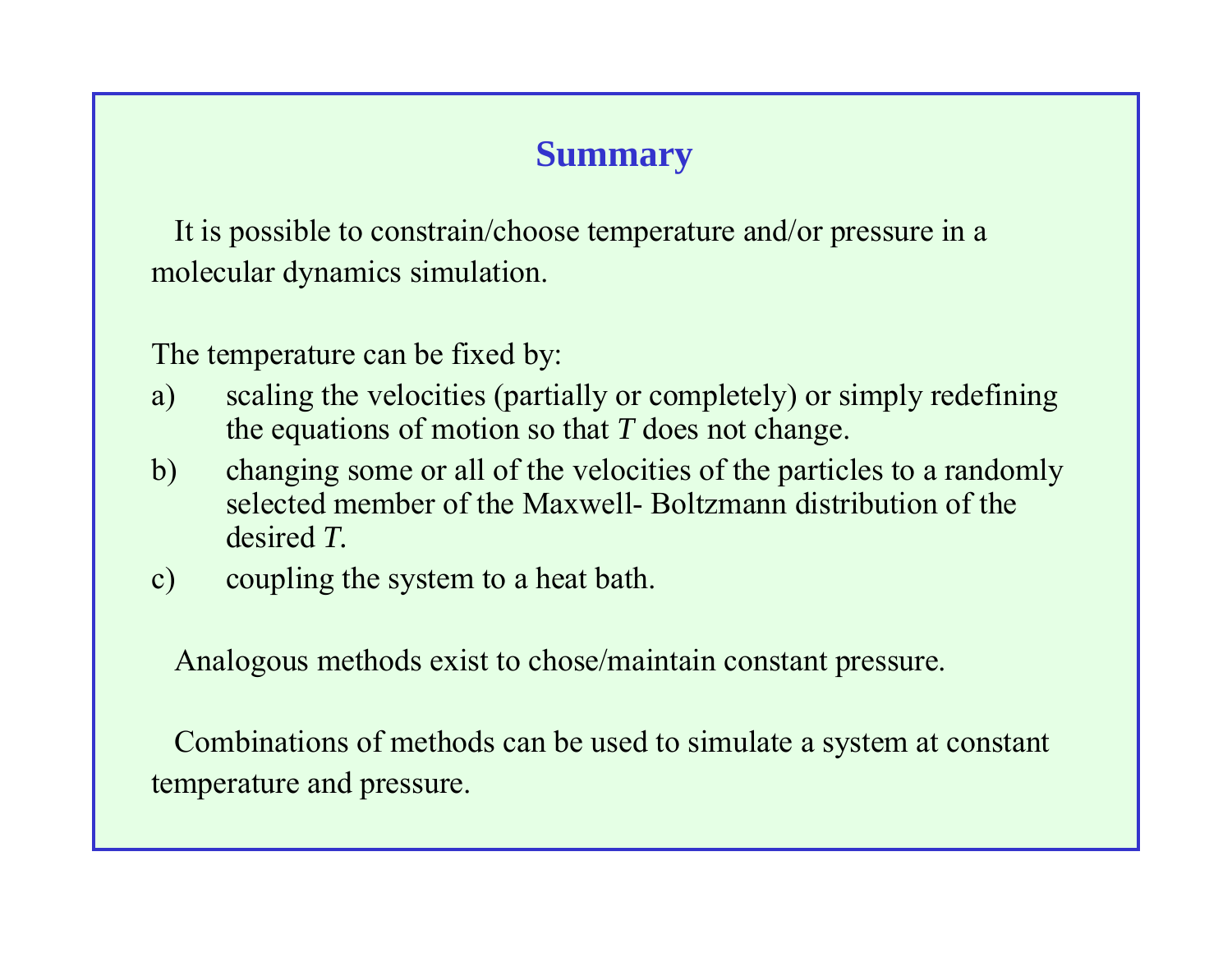### **Nonequilibrium Molecular Dynamics (NEMD)**

So far, equilibrium MD have been exclusively considered.

Nonequilibrium MD are an important development in computational physics.

Typically, NEMD refers to the MD study of systems upon which an external field acts to drive the system away from equilibrium, towards a nonequilibrium steady-state.

Generally used to study fluid systems, but no real restriction for gases/solids exists, in principle any system away from thermodynamic equilibrium can be studied.

Principles are the same, to solve the EOM, which now however include the effect of the external field.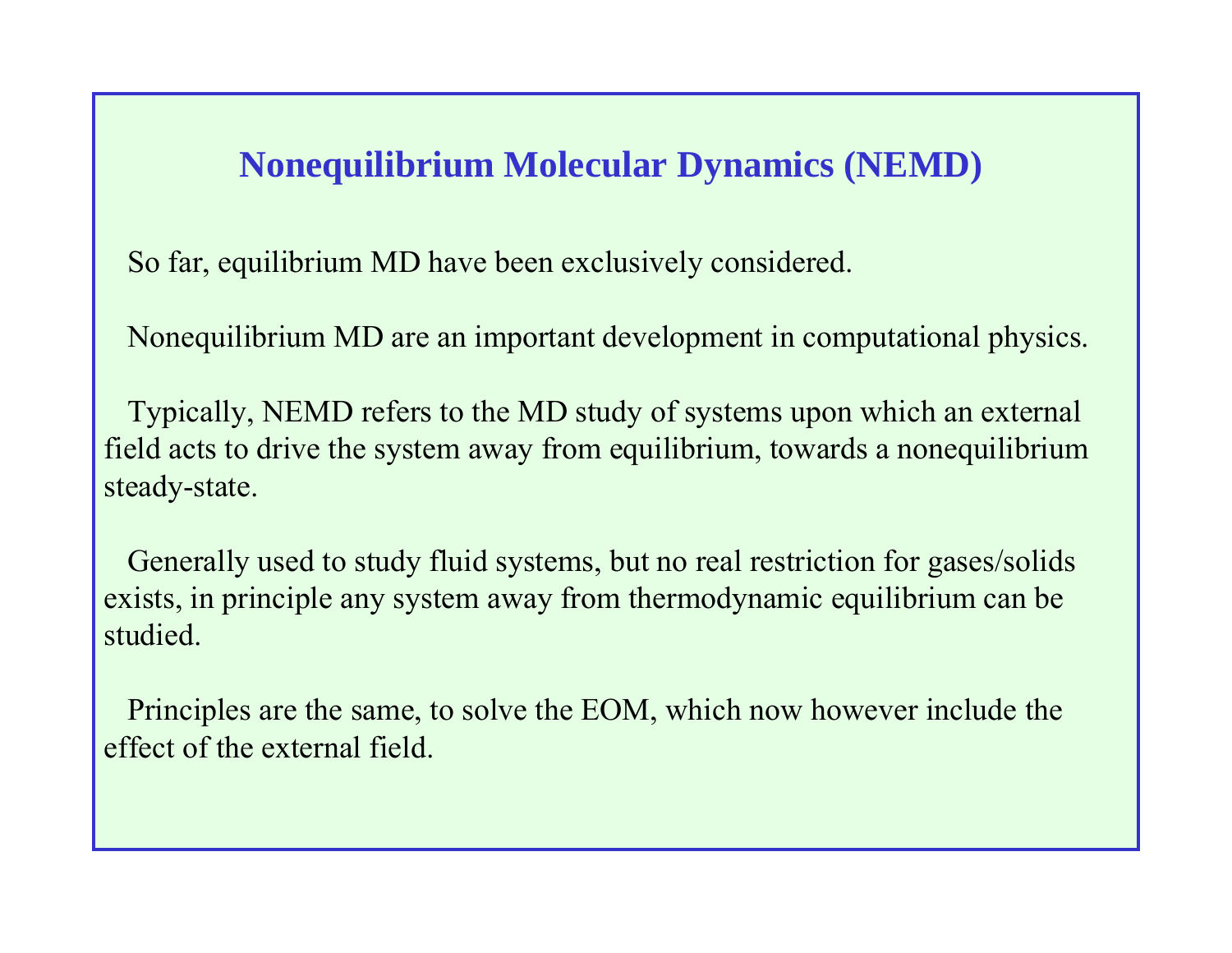For a single component system containing N particles:

$$
\dot{r}_i = p_i/m_i \, ; \qquad \dot{p}_i = F_i + F_E - \xi \left(\frac{p_i}{m_i} - u(r, t)\right)
$$

Here  $r_i$ ,  $p_i$  are the usual position and momenta,  $F_i$  the sum of all interatomic forces acting upon atom i,  $F_E$  is the external field (e.g. a gravitational field),  $\xi$  a thermostat multiplier (might be used to keep temperature constant) and  $u(r,t)$  is the streaming velocity of the fluid.

The EOM are integrated at each time step to obtain trajectories, from which principles of nonequilibrium statistical mechanics to calculate properties of interest (elements of the pressure tensor, heat flux vector, transport coefficients).

NEMD is an excellent complement for computational fluid dynamics (CFD), as it allows the ab-initio calculation of transport coefficients, which can be used as input for CFD studies (e.g. test Navier-Stokes equations for heat transfer, etc)

Special PBC required. More details in the book, other references available.